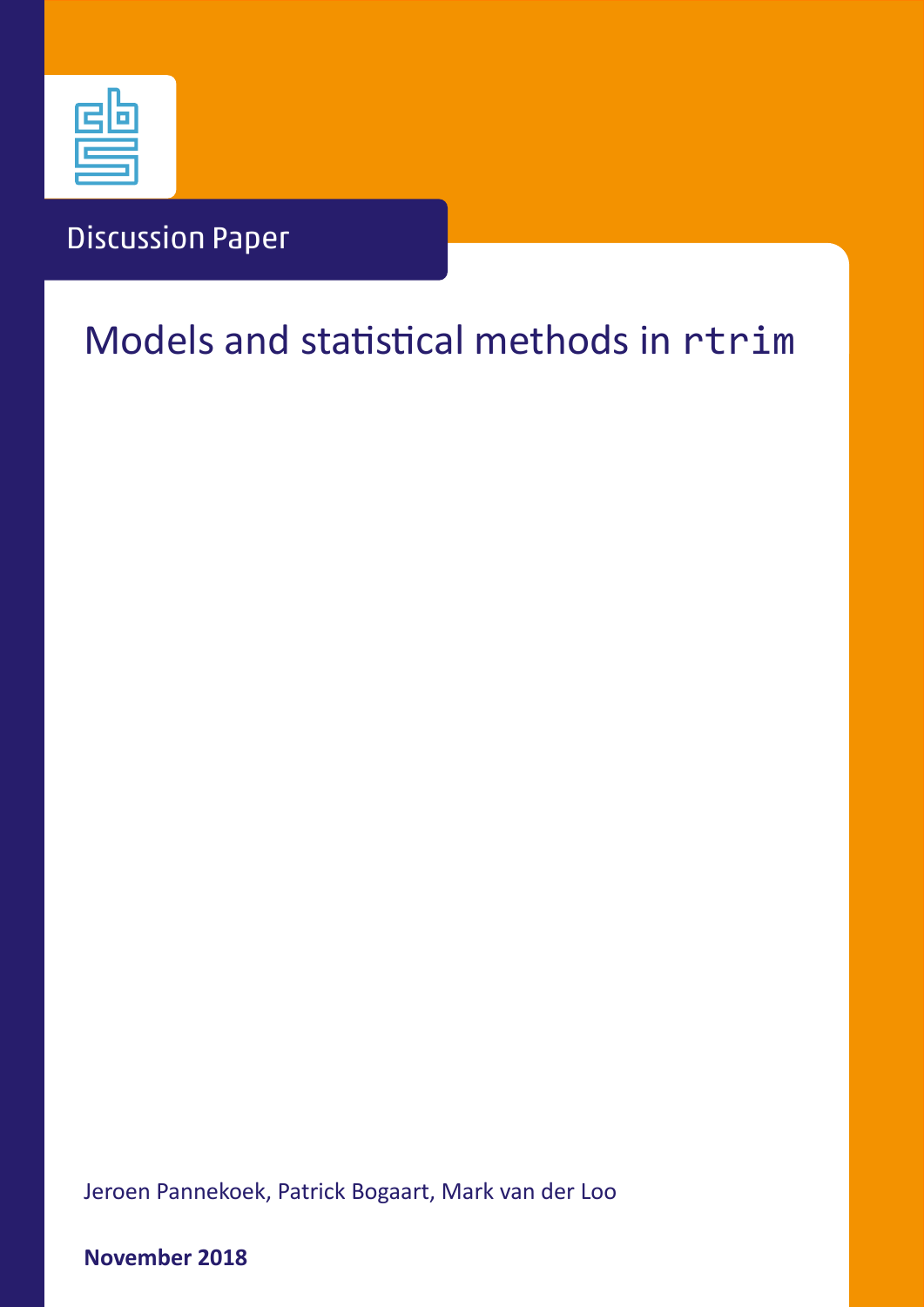Summary: rtrim is an r-package for the analysis of time series of counts of animal populations with missing observations. The package contains functions to estimate indices and trends and **to assess the effects of covariates on these indices and trends. This report describes, in some** detail, the statistical methods and models implemented in this package.

Keywords: Wild life monitoring data, time series, count data, loglinear models, imputation.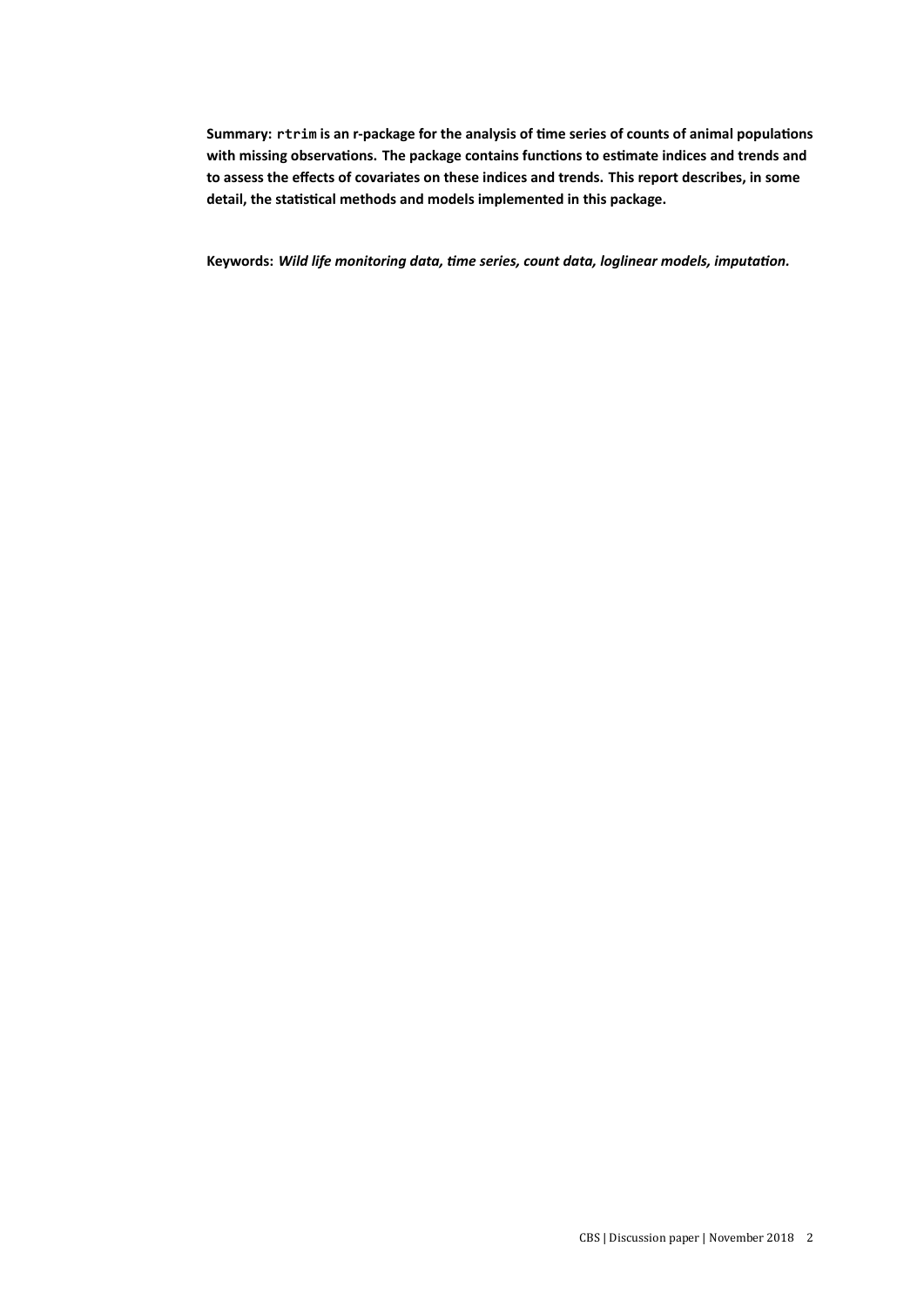## **Contents**

### **1 Introduction 4**

## **2 Models and statistics 6**

- 2.1 Terminology 6
- 2.2 Models 7
- 2.3 Effects of categorical covariates on the trend 9
- 2.4 Changepoints and model estimability 10
- 2.5 Overall trend 11
- 2.6 Using weights 12
- 2.7 Estimation options 13
- 2.8 Test-statistics 14
- 2.9 Equality of model based and imputed indices 15

### **3 Details of estimation and computation 17**

- 3.1 Matrix formulation 17
- 3.2 Generalized estimating equations 17
- 3.3 Estimation of the covariance matrix 19
- 3.4 An efficient algorithm 20

### **4 Model variants and extensions 22**

- 4.1 Stepwise refinement 22
- 4.2 Reparameterization of the time effects model 23

### **5 Uncertainty analysis 25**

- 5.1 Intermezzo: Standard error of multiplicative parameters and the delta-method 25
- 5.2 Standard errors of time-totals 26
- 5.3 Standard error of indices 30
- 5.4 Standard error of overall slope 31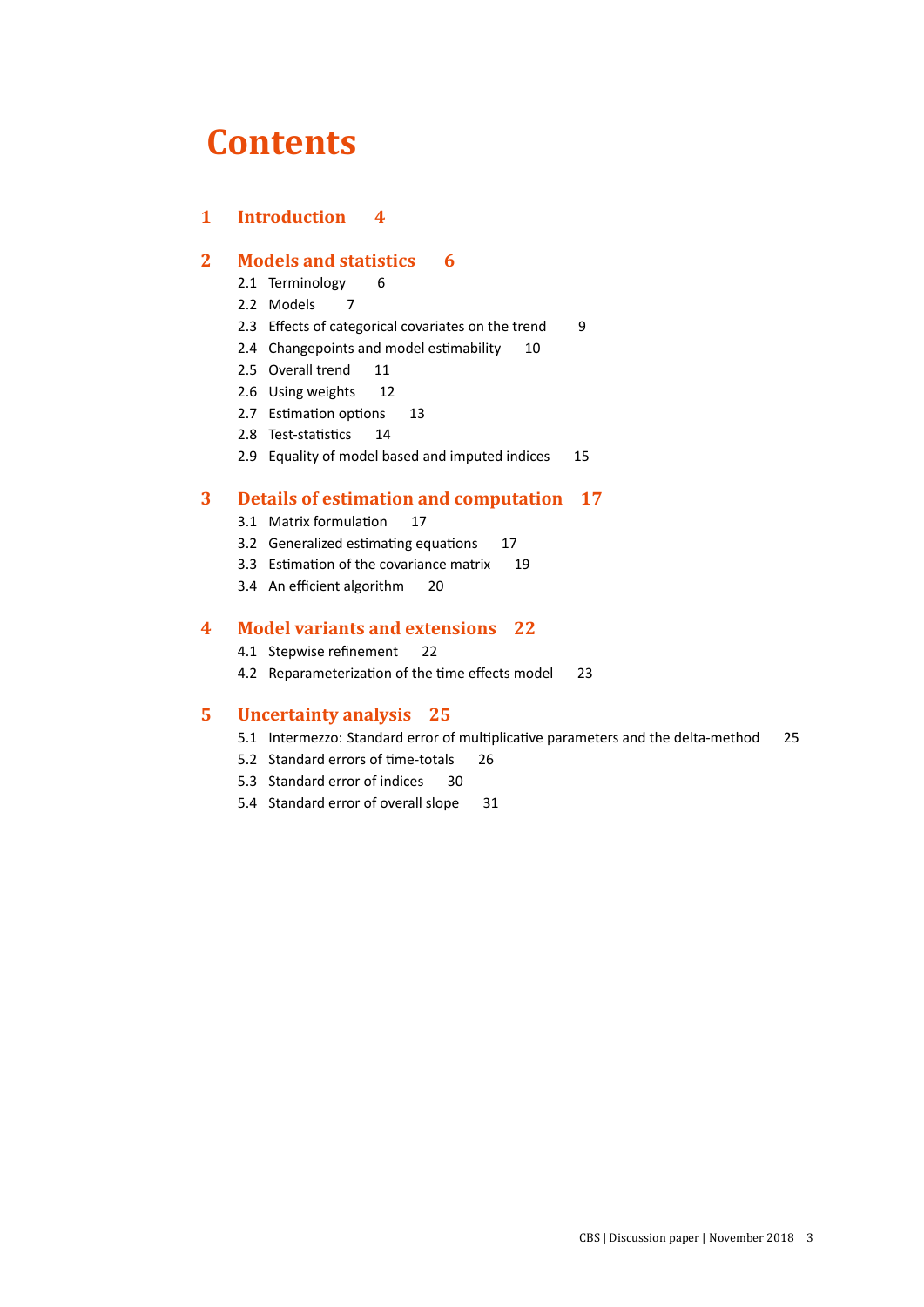# **1 Introduction**

The package rtrim (Bogaart, van der Loo and Pannekoek, 2016) is developed for the analysis of count data obtained from monitoring animal populations. Such monitoring projects typically involve a large number of sites that are surveyed annually, seasonally or monthly during some period of time. One of the principal objectives of monitoring is to assess between-year changes in abundance of the species under study. These changes are usually represented as indices, using (usually) the first year as a base year.

In practice, this kind of data often contains many missing values. This hampers the usefulness of index numbers because index numbers calculated on incomplete data will not only reflect between year changes but changes in the pattern of missing values as well. By the use of models that make assumptions about the structure of the counts, it is possible to obtain better estimates of the indices. The idea is to estimate a model using the observed counts and then to use this model to predict the missing counts. Indices can then be calculated on the basis of a completed data set with the predicted counts replacing the missing counts. The package rtrim implements a variety of loglinear models for this purpose.

The purpose of these models is not only to produce estimates of annual indices but also to investigate trends in these indices: is the abundance of a certain species increasing or decreasing over time. These trends need not be constant over time, allowing conclusions like "the development over time can be described by an annual increase of x% from 1980 up to 1988, no change between 1988 and 1993 and an annual decrease of y% from 1993 onwards". The package rtrim also includes models that allow for effects of covariates on the trends and indices. Apart from leading to improved estimates of annual indices, covariates are also important for investigating, for instance, whether or not environmental factors such as acidification or pollution have an impact on the trends.

A problem in monitoring programmes is the oversampling of particular areas and the undersampling of others. Especially when many volunteers are involved, the more natural areas like dunes, heathland and marshes might be overrepresented whereas urban areas and farmland are underrepresented. This hinders the assessment of national figures because the changes are not necessarily similar in all area types. This situation can be remedied by the use of weights that can counter the effects of over- and undersampling.

In the application of loglinear models to the kind of data considered here, there are some statistical complications to deal with. First, the usual (maximum likelihood) approach to estimation and testing procedures for count data are based on the assumption of independent Poisson distributions (or a multinomial distribution) for the counts. Such an assumption is likely to be violated for counts of animals because the variance is often larger than expected for a Poisson distribution (overdispersion), especially when they occur in colonies. Furthermore, the counts are often not independently distributed because the counts in a particular year will also depend on the counts in the year before (serial correlation). Therefore, rtrim uses statistical procedures for estimation and testing that take these two phenomena into account. Second, the usual algorithms for estimating loglinear models are not practical for the large number of parameters in our models (since there is a parameter for each site the total number of parameters is larger than the number of sites which can be several hundreds). This complication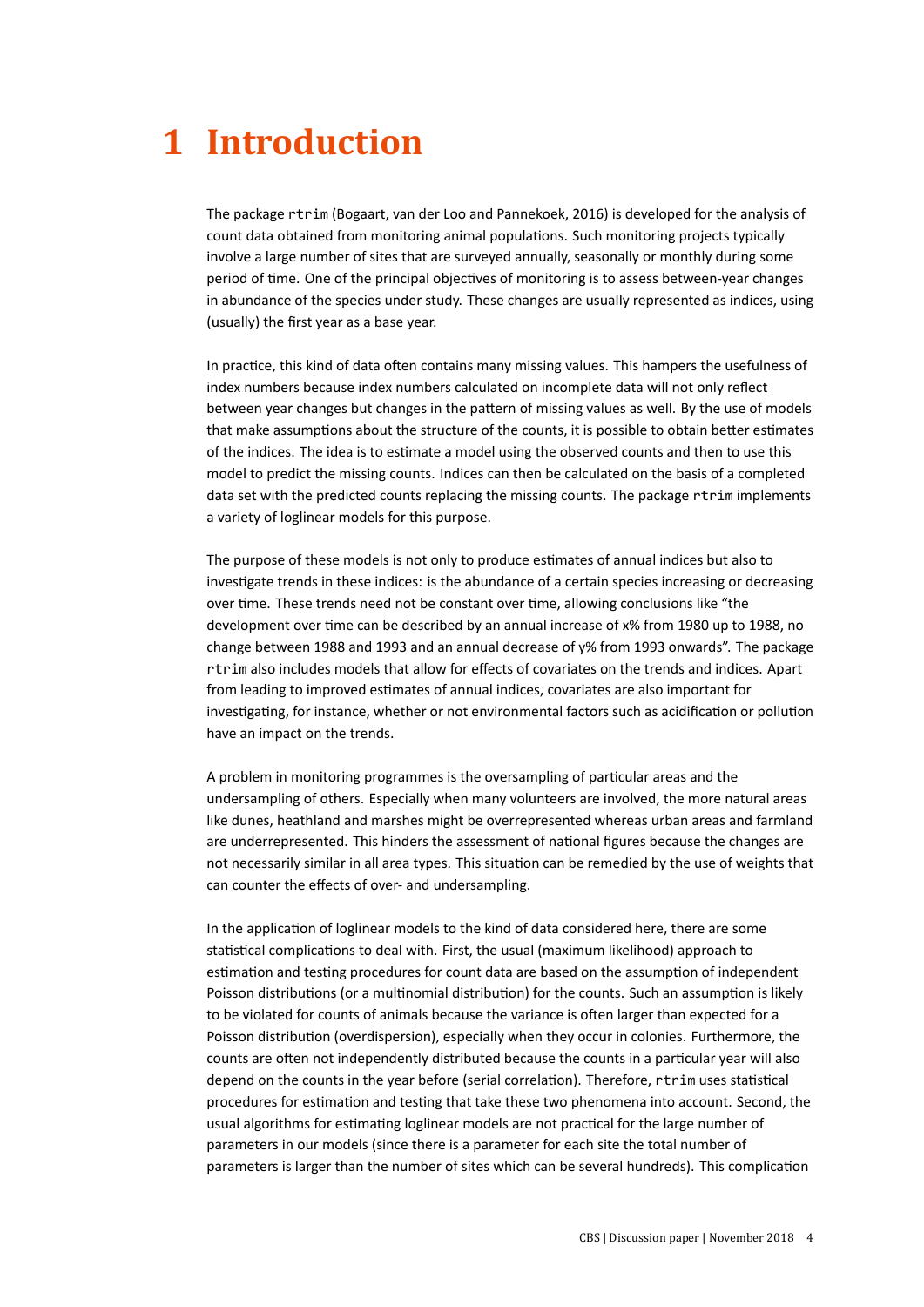is dealt with by an algorithm that is tailor made for the applications discussed here and is much faster and requires much less memory than the usual approach.

The remaining of this report consists of the following two main sections:

**Models and statistics** This section gives an overview of the models and methods implemented in rtrim to analyse trends and estimate indices. These models belong to the class of loglinear models and, although this section is self-contained, some background in loglinear analysis will be helpful in understanding the models described here. General introductions to the theory and practice of analysing count data by loglinear models can be found in standard text books such as Agresti (1990, chapter 5), McCullagh and Nelder (1989, chapter 6), chapter 6 or Fienberg (1977). Application of loglinear models to the analysis of monitoring data, also referred to as "Poisson regression", has been discussed by ter Braak et al. (1994), Thomas (1996) and Weinreich and Oude Voshaar (1992). This section also summarizes the test-statistics implemented in rtrim, including goodness-of-fit tests for the models and Wald-tests for the significance of specific parameters.

**Details of estimation and computation** This section provides a more technical description of the estimation methods and the algorithms involved as well as more details of the calculation of the summary statistics and parameter transformations that can (optionally) be produced by rtrim.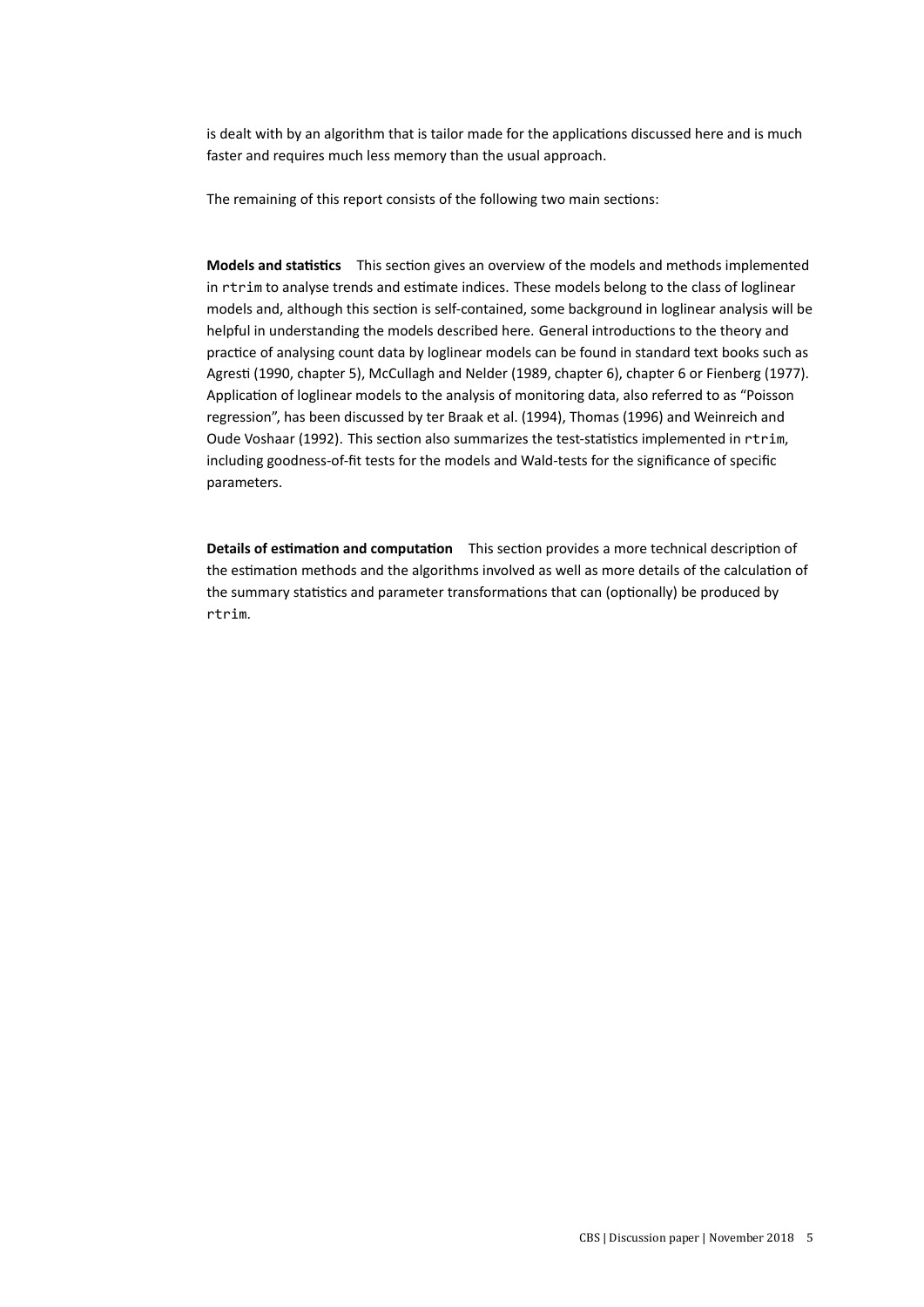# **2 Models and statistics**

### **2.1 Terminology**

**Observed counts and missing counts** The data for which the package rtrim is developed are counts obtained from a number of sites at a number of years (or any equi-distant time points), and optionally months (or any other season) within these years or time point. In what follows, we will, without loss of generality, speak of 'years' and 'months'. In case of annual data, the count or frequency in site *i* at year *j* will be denoted by  $f_{i,i}$  ( $i = 1...I, j = 1...J$ ) with *I* the total number of sites and *J* the total number of years. There will usually not be observations  $f_{ij}$  for every combination of site and year and the unobserved counts are called missing counts. In case of monthly (or any other type of higher frequency) data, we will have observed frequencies  $f_{ijm}$  $(m = 1 ... M)$  with *M* the number of months.

To cover cases with and without monthly observations, we will use the notation  $ij(m)$  to denote both  $ij$ , in case of yearly observations, and  $ijm$  in case of monthly observations.

**Expected and estimated counts** The counts are viewed as random variables. The expected counts are the expected values of the counts. The models, to be discussed in the next subsection, express the expected counts as a function of site-effects and time-effects (or, site-parameters and time-parameters). In many cases it will be possible to estimate the model parameters and hence to calculate an estimated (or predicted) expected count for every combination of  $i$  and  $j$ (and optionally  $m$ ) even with a substantial number of missing counts. This depends however on the model type and the pattern of missing values. In general, complicated models with many parameters can only be estimated if the data are not too sparse (the number of missing data is not too large), and simple, but perhaps not very realistic, models can be estimated even with very sparse data. rtrim will inform you if a chosen model cannot be estimated because the data are too sparse. In the following, expected counts will be denoted by  $\mu_{ij(m)}$ , and estimated expected counts (also be called estimated counts) will be denoted by  $\hat{\mu}_{i\,j(m)}$ .

**Imputed counts** The count after imputation (*imputed count*) for a Site by Time combination, denoted by  $f^+_{ij(m)}$ , equals the observed count if an observation is made and equals the estimated count  $\hat{\mu}_{i\,i(m)}$  if an observation is missing, i.e.,

 $f_{ij(m)}^+ = \begin{cases} f_{ij(m)} & \text{if } f_{ij(m)} \text{ available (observed)}, \ 0 & \text{otherwise}. \end{cases}$  $\hat{\mu}_{ij(m)}$  otherwise.

**Observed, model based and imputed time-total** For year *j*, the *observed total* is  $f_{+i} = \sum_{i \in obs} f_{ij}$ , where the notation  $i \in obs$  denotes that summation is over available (observed)  $f_{ij}$  only. Similarly, the *model-based* total is defined as  $\mu_{+j} = \sum_i \mu_{ij}$ , and the *imputed total* as  $f_{+j}^{+} = \sum_{i} f_{ij}^{+}.$ 

Similarly, for monthly observations, we define  $f_{+j+} = \sum_{i,m \in obs} f_{ijm}$ ,  $\mu_{+j+} = \sum_{i,m} \mu_{ijm}$ , and  $f_{+j+}^{+} = \sum_{i,m \in obs} f_{ijm}^{+}$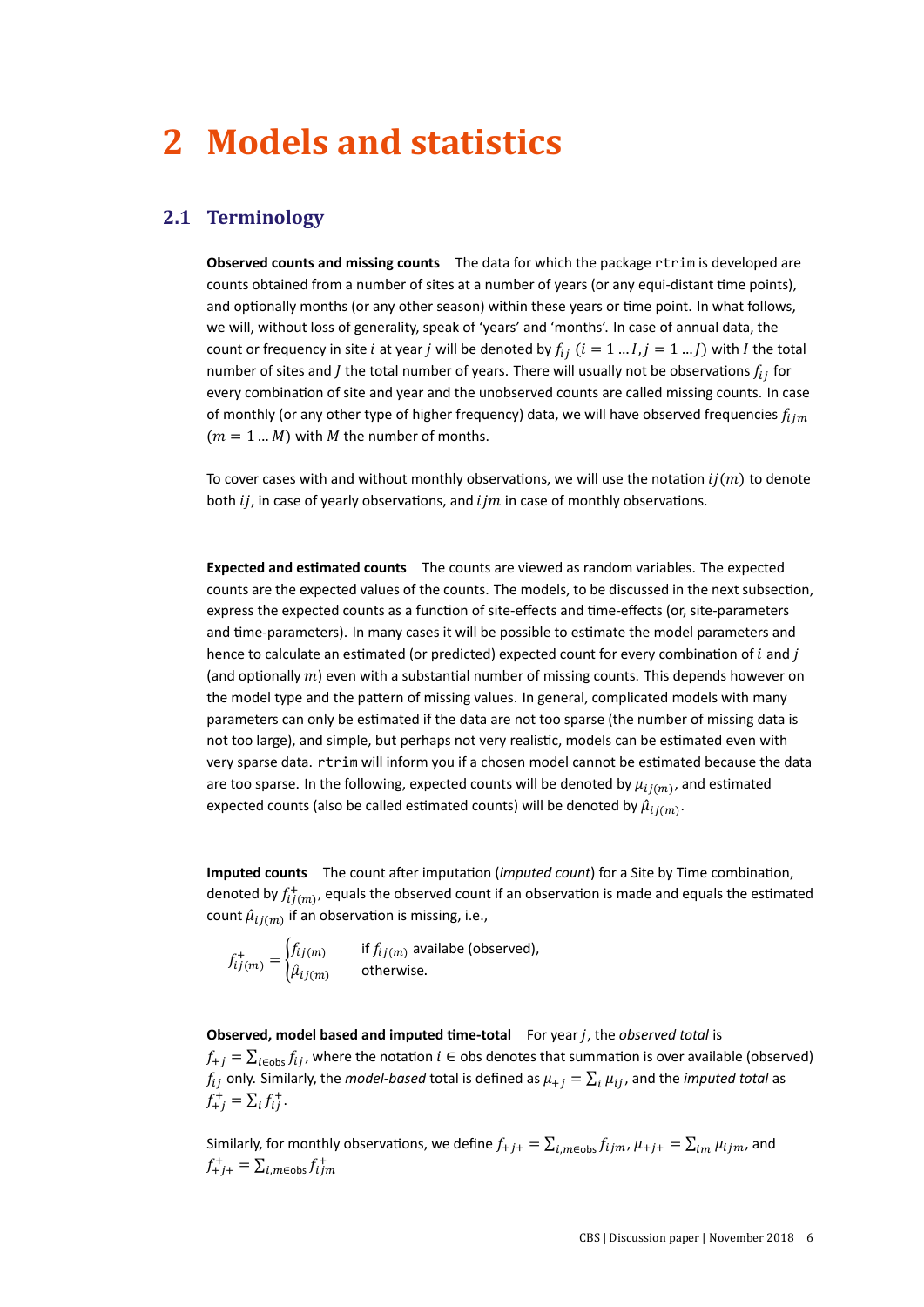**Model based and imputed index values** An annual index value, index for short, describes the increase or decrease of a species aggregates over all sites, relative to some specific reference year or time period. Index values are computed as the total for a specific year, divided by the total for a specified reference year or period. Usually, for these indices, the first year of a time series is used as the reference year, but it is possible to select any other year to serve as reference. For the exposition in most of the remainder of this report it is assumed, however, that the first time-point is the base time-point. The model based indices are indices calculated from the model based totals and the imputed indices are indices calculated from the imputed totals.

### **2.2 Models**

This section gives a brief description of the models that are used in rtrim to analyse trends and estimate indices. These models belong to the class of loglinear models. Loglinear models are linear models for the logarithm of expected counts in contingency tables (in our case the two-way Site by Time table).

Because rtrim models for monthly data sets are expressed as a mixture of models for yearly data, first the 'yearly' models will be presented, and then the corresponding 'monthly' models.

#### **2.2.1 Model 1: no time-effects**

A very simple, base-line, model for  $\ln \mu_{ij}$  is:

$$
\ln \mu_{ij} = \alpha_i, \tag{1}
$$

with  $\alpha_i$  the effect for site i. For the expected counts under this model we have  $\mu_{ij(m)} = \exp(\alpha_i)$ . This "no time-effects" model implies that the counts vary only across sites and not across time-points; the model based time-totals are thus equal for each time point and the model based indices are all equal to one.

#### **2.2.2 Model 2: Linear (switching) trend**

A model with a site-effect and a linear (on the log-scale) effect of time can be written as

$$
\ln \mu_{ij} = \alpha_i + \beta(j-1) \tag{2a}
$$

According to this model the ln  $\mu_{ij}$ 's for each site *i* are a linear function of *j* with slope  $\beta$ ; the log expected count increases with an amount  $\beta$  from one time-point to the next. Model (2a) can be rewritten in multiplicative form as:

$$
\mu_{ij} = a_i b^{(j-1)} = b \mu_{i,j-1}
$$
 (2b)

with  $a_i = \exp(\alpha_i) = \mu_{i,1}$  and  $b = \exp(\beta)$ . This formulation shows that for each site the expected count at some time-point  $j$  ( $j > 1$ ) is a factor  $b$  times the expected count at the previous time-point. For the model based time-totals we have  $\mu_{+j} = b^{(j-1)} \sum_i a_i$ , and the model based indices are  $b^{(j-1)}$ .

Model (2a) implies exponential growth or decrease in the expected counts from each time point to the next. Such a model may give an adequate description of short time series but will usually become unrealistic if the time series get longer. A switching trend model allows the slope parameter to change at some time points.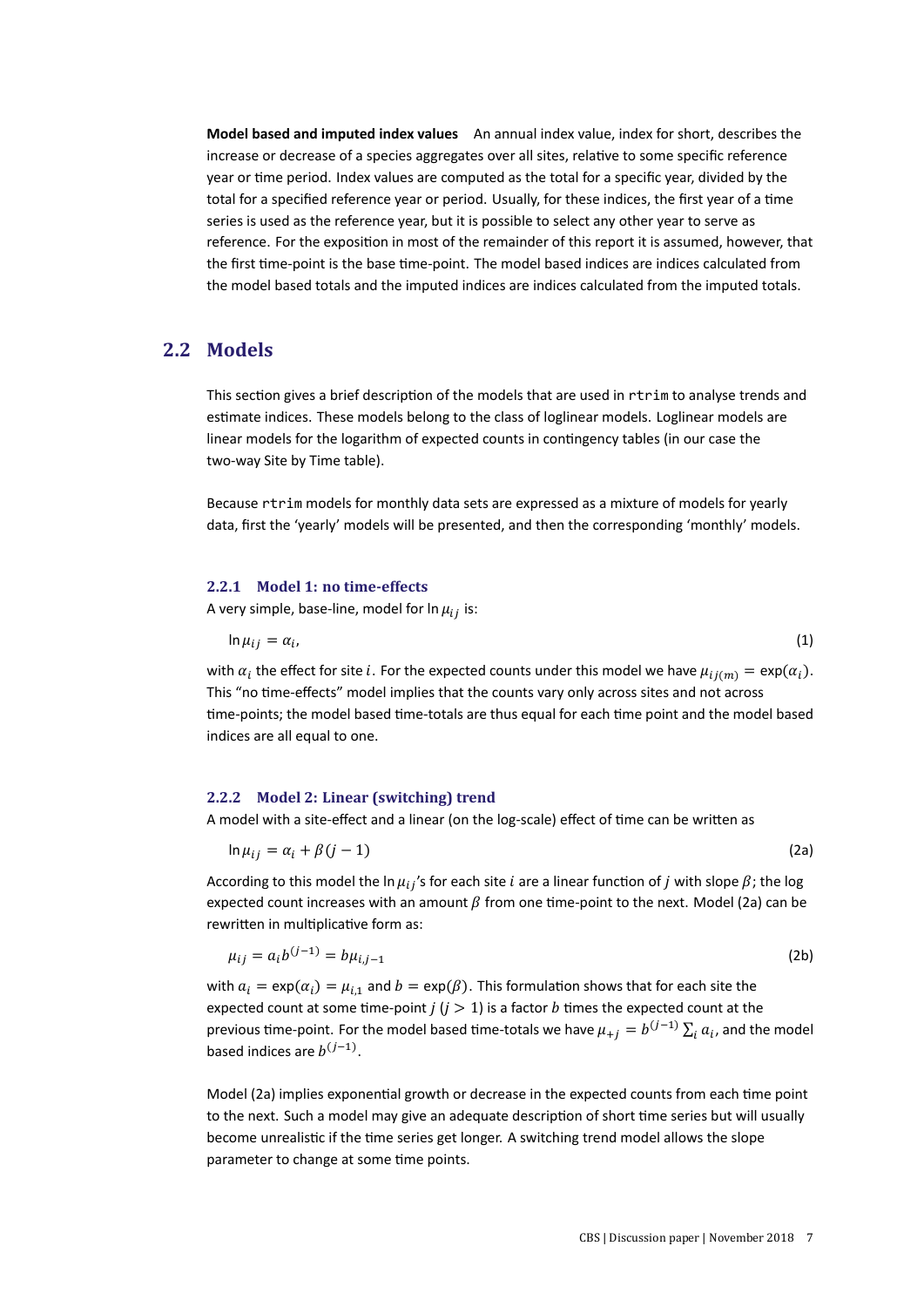For instance, a model with a slope  $\beta_1$  for time points 1 to 4, a slope  $\beta_2$  for time points 5 to 7 and a slope  $\beta_3$  for time points beyond 7 is a switching trend model with two changes in slope, one at time point 4 and one at time point 7. The time points (4 and 7 in this example) where the slope parameter changes are called changepoints or knots and will be denoted by  $k_l$ , with  $l = 1 ... L$ and *L* the number of changepoints ( $k_1 = 4$ ,  $k_2 = 7$  and  $L = 2$  in this example).

This model can be reformulated to encompass the no time-effects model (1) by setting the slope to zero from the first time point up to the first changepoint, to  $\beta_1$  from the first to the second changepoint and so on. The no time-effects model is then obtained if there are no changepoints and the model in the example above is obtained if we set three changepoints:  $k_1 = 1$ ,  $k_2 = 4$ and  $k_3 = 7$ . The linear trend model (2a) is obtained if there is a changepoint at the first time-point only.

In this formulation, the log expected counts for a model with  $L$  changepoints can be written as

$$
\ln \mu_{i,j} = \begin{cases} \alpha_i & \text{for } 1 \le j \le k_1 \\ \alpha_i + \beta_1(j - k_1) & \text{for } k_1 \le j \le k_2 \\ \vdots & \vdots \\ \alpha_i + \beta_1(k_2 - k_1) + \beta_2(k_3 - k_2) + \dots + \beta_l(j - k_l) & \text{for } k_l \le j \le k_{l+1} \\ \alpha_i + \beta_1(k_2 - k_1) + \beta_2(k_3 - k_2) + \dots + \beta_L(j - k_L) & \text{for } k_L < j \le J \end{cases}
$$

So the log expected counts are constant (equal to  $\alpha_i$ ) for time points up to and including  $k_1$ . At time point ( $k_1 + 1$ ) the log expected count is  $\alpha_i + \beta_1$ . The increase between successive time points (slope) remains  $\beta_1$  until the next change point  $k_2$  is reached where the increase becomes  $\beta_2$ , and so on.

The equations for the log expected counts can be comprised into a single equation as follows:

$$
\ln \mu_{ij} = \alpha_i + \sum_{l=1}^{L} (\beta_l - \beta_{l-1})(j - k_l)\kappa(j, k_l),
$$
\n(3)

where  $\beta_0 = 0$  and the function  $\kappa(j, k)$  is defined by

$$
\kappa(j,k) = \begin{cases} 0 & \text{for } j \le k_l \\ 1 & \text{for } j > k_l \end{cases}
$$

### **2.2.3 Model 3: Effects for each time-point**

An alternative to describing the development in time with a (number of) linear trend(s) is to use a model with separate parameters for each year. A model with effects for each site and each year can be expressed as

$$
\ln \mu_{ij} = \alpha_i + \gamma_j \tag{4}
$$

with  $\gamma_j$  the effect for time  $j$  on the log-expected counts. One restriction is needed to make the parameters of this model identifiable. In rtrim, the parameter  $\gamma_1$  is set to zero. Model (4) can be rewritten in multiplicative form as:

$$
\mu_{ij} = a_i c_j \tag{5}
$$

with  $a_i = \exp(\alpha_i) = \mu_{i,1}$ ,  $c_1 = \exp(0) = 1$  and  $c_i = \exp(\gamma_i)$ . From (5) we have for the expected total for time  $j$ :  $\mu_{+j}=\sum_i \mu_{ij}=c_j\sum_i a_i$  and so the model based indices are identical to the parameters  $c_j$  (since  $\mu_{+j}/\mu_{+1} = c_j$ ).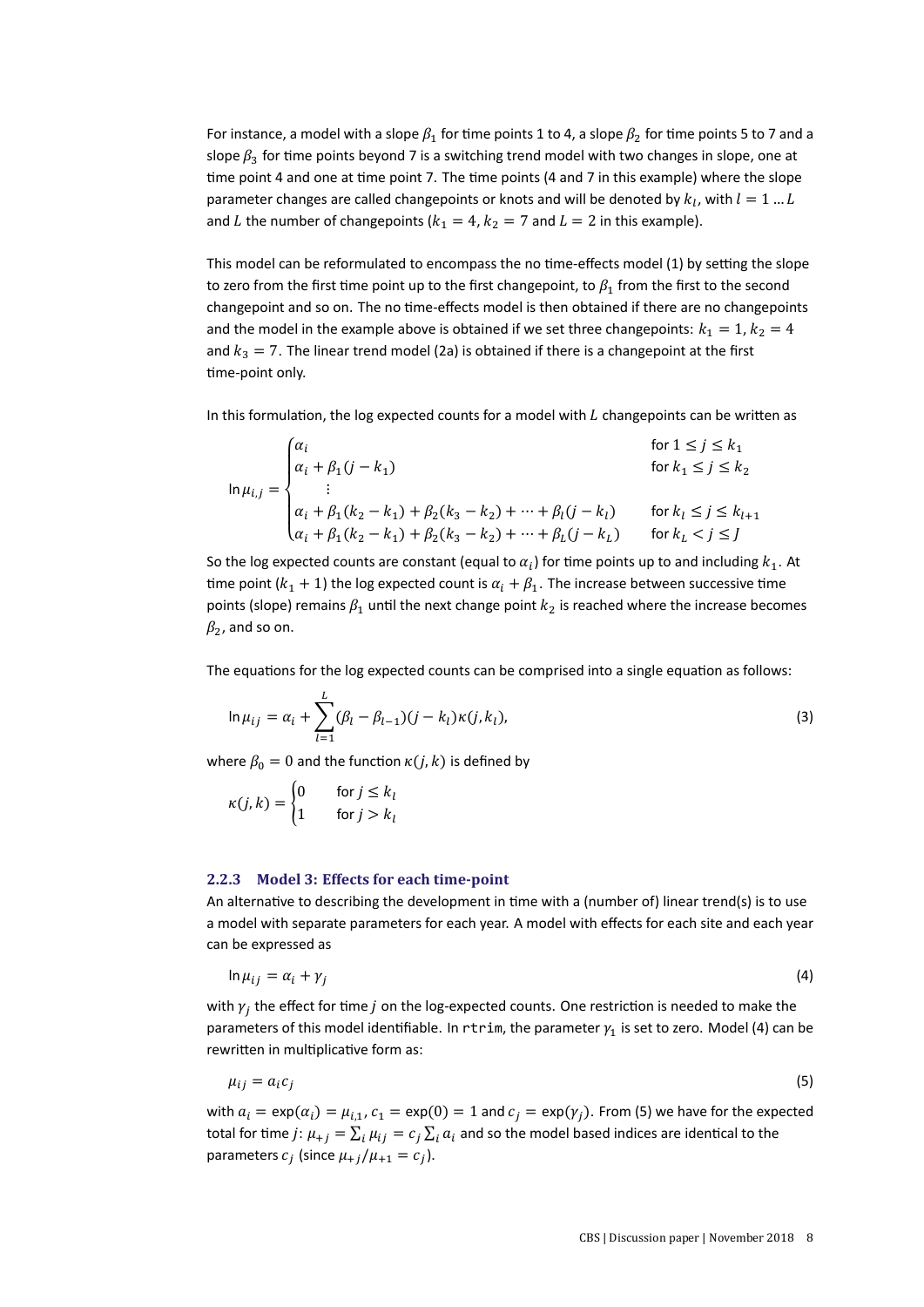The time parameters in model (4) can be decomposed in a linear trend parameter  $(\beta_j^*)$  and parameters  $(\gamma_j^*)$  describing the deviations from this linear trend for each year. Such a representation makes it easy to investigate for which years significant deviations from the linear trend occur ( $\gamma_j^*$  different from zero). One way of obtaining such a decomposition is by fitting a linear regression line through the ln  $\mu_{ij}$  of model (4), see section(4.2) for the details. This reparameterization can be written as

$$
\ln \mu_{ij} = \alpha_i^* + \beta^* d_j + \gamma_j^* \tag{6}
$$

with  $d_j$  equal to  $j$  minus the average of the  $j$ 's, so  $d_j = j - \frac{1}{j} \sum_j j$ . The parameter  $\alpha_i^*$  is the intercept and the parameter  $\beta^*$  is the slope of the regression line through the ln  $\mu_{ij}$ . The parameters  $\gamma_j^*$  are the deviations of the ln  $\mu_{ij}$  from this regression line. Note that (6) is just a different version of (4) and (5), the expected counts and model based indices being the same for all three representations.

The model with time-point parameters is equivalent to a switching trend model when all time-points (except the last) are changepoints. For the model with time-point parameters the trend between time-points  $j$  and  $j + 1$  is

$$
\ln \mu_{ij+1} - \ln \mu_{ij} = \gamma_{j+1} - \gamma_j \tag{7}
$$

and for the equivalent switching trend model the trend is (compare (3))

$$
\ln \mu_{ij+1} - \ln \mu_{ij} = \beta_j
$$
  
and  $\beta_1 = \gamma_2$ , since  $\gamma_1 = 0$ . (8)

So, the switching trend model (3) is a more general model than the time-effects model (4) since it includes this last model as a special case.

### **2.2.4 Extended model formulations for monthly data**

In case monthly data are used, i.e.  $f_{ijm}$  instead of  $f_{ij}$ , models 1, 2, and 3 are extended to include month effects, denoted by additional parameters  $\delta_m$  (for month  $m$ ). In all cases, month effects are expressed similar to how year effects are expressed in Model 3, and the extended model definitions now read

$$
\ln \mu_{ijm} = \alpha_i + \delta_m \tag{9}
$$

 $\ln \mu_{ijm} = \alpha_i + \beta(j-1) + \delta_m$  (10)

$$
\ln \mu_{ijm} = \alpha_i + \gamma_j + \delta_m \tag{11}
$$

or similar, for models 1, 2 and 3, respectively (note that the example given here applies to the simplest version of model 2, .i.e. Eqn (2a), but can be applied to the more generic version Eqn (3) as well). As with  $\gamma$  parameters,  $\delta_1 \equiv 0$ .

### **2.3 Effects of categorical covariates on the trend**

Both model 2 and model 3 are restrictive in the sense that the time related parameters ( $\beta$ ,  $\gamma$  and  $\delta$ ) are assumed to be the same for each site. By the use of covariates, this assumption can be relaxed and the models can be improved. The rtrim package accomodates additive effects of categorical covariates on trends and time-point parameters. For this purpose, dummy-variables are created for the categories of each covariate. Since one of the dummies is redundant, the dummy variable for the first category of each covariate is omitted. The values of these dummy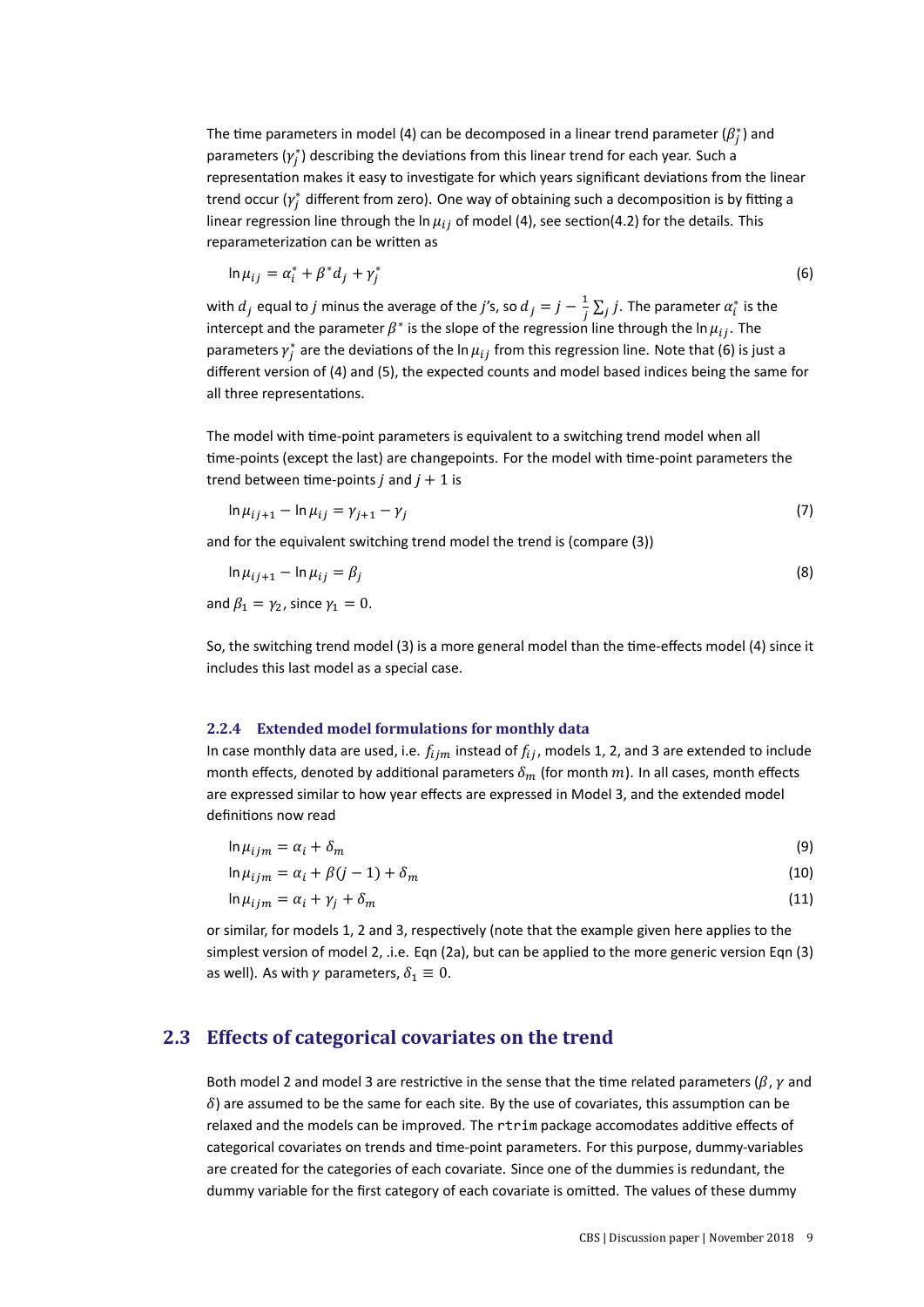variables are denoted by  $z_{ij(m)k}$ ,  $(k = 1 ... K)$  with K the sum of the numbers of categories of the covariates minus the number of covariates.

An extension of the simple linear trend model (2a) that allows for additive effects of  $K$  covariates on the slope parameter is

$$
\ln \mu_{ij} = \alpha_i + (\beta_0 + \sum_{k=1}^{K} z_{ijk} \beta_k)(j-1)
$$
\n(12)

so that the slope of the linear trend for site  $i$  and year  $j$  consists of a for all  $i$  and  $j$  common component  $\beta_0$  (which is the slope parameter for site by time combinations belonging to the first categories of all covariates) plus a component that is the sum of the effects of the categories to which site  $i$  belongs at time  $j$ . Note that the values of covariates can vary not only across sites but also across time points. This allows for the possibility that, for instance, a site is classified as 'wood' at some point in time but as 'farmland' at another point in time. A switching trend model with effects of covariates on each of the slope parameters is obtained similarly by replacing  $\beta_l$  in (3) with  $\beta_{l0} + \sum_{k=1}^{K} z_{ijk} \beta_{lk}$ .

An extension of model 3 that allows for additive effects of categorical covariates on the time-effects is:

$$
\ln \mu_{ij} = \alpha_i + \gamma_{j0} + \sum_{k=1}^{K} z_{ijk} \gamma_{jk}
$$
 (13)

The effect of time *j* at site *i* now consists of a for all sites common component  $\gamma_{i0}$  (which is the time-effect for time *j* for sites belonging to the first categories of all covariates) plus an effect  $\sum_k z_{ijk}\gamma_{jk}$ , that is specific for the combination of categories of the covariates.

Above formulations, which are given here for yearly observations only, can be extended for monthly observations by inclusion of categorial month effects, similar to the year effects (13)

$$
\ln \mu_{ijm} = ... + \delta_{m0} + \sum_{k=1}^{K} z_{ijmk} \delta_{mk}
$$
 (14)

### **2.4 Changepoints and model estimability**

In many cases, users want make as few assumptions as possible regarding actual trend changes, and therefore would like to use model 3 or, equivalently, a 'maximal' model 2, where each time point is treated as a change point. However, not in all cases will there be sufficient observations to estimate the corresponding model parameters. A single year without any observations is one simple example.

In applications it will often be the case that a switching trend or time-parameters model with covariates cannot be estimated owing to a lack of observations. For the time-parameters model to be estimable, it is necessary that for each time-point there are observations for each category of each covariate. For the switching trend model to be estimable it is necessary that for each time-interval between two adjacent changepoints (time-points *i* for which  $k_1 < j \leq k_{i+1}$ ) there is at least one observation for each category of each covariate. rtrim checks these conditions and, if necessary, an error message will be issued indicating for which time-interval (time-point) and covariate category there are no observations.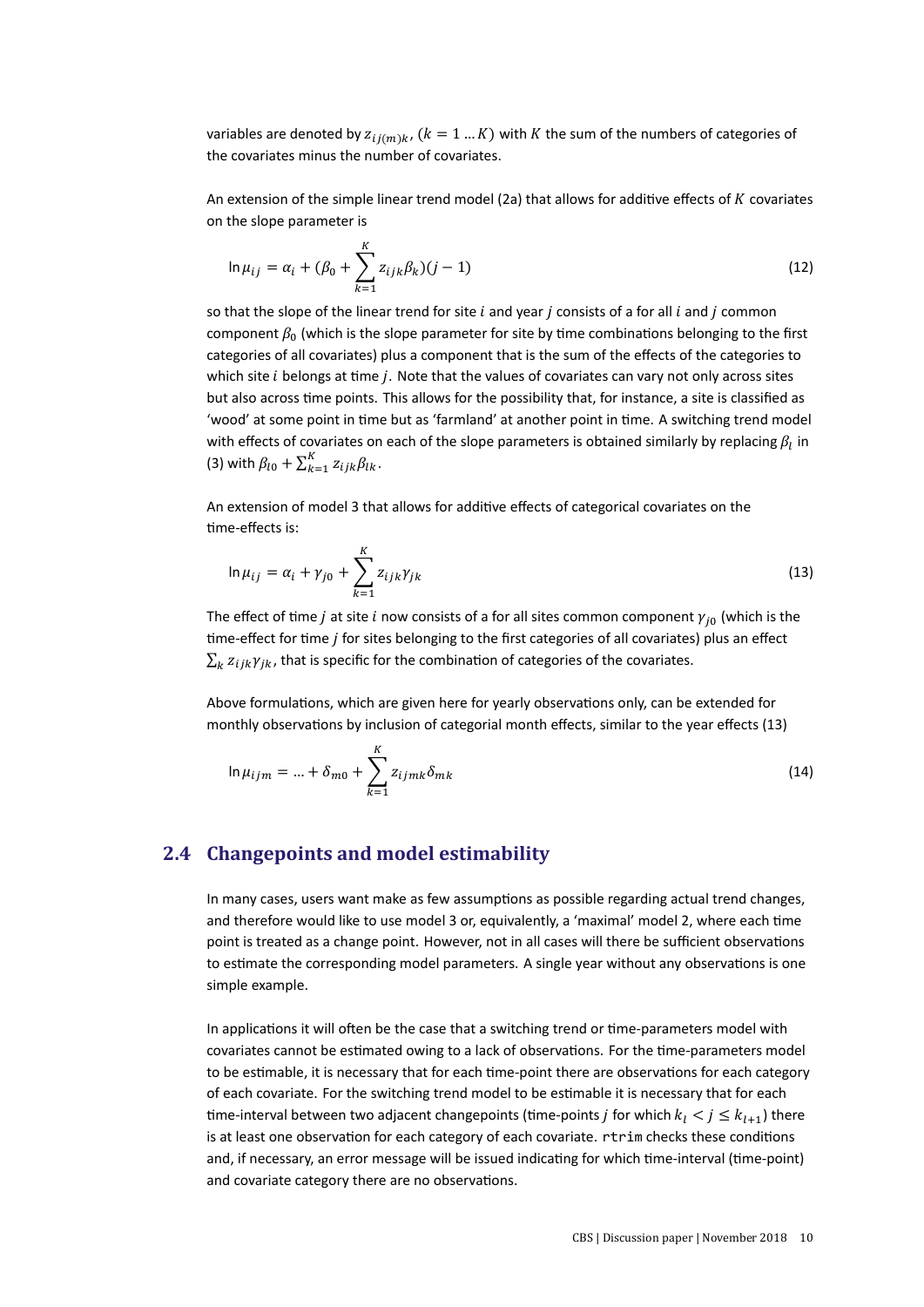An other option is, for the switching trend model, to automatically delete changepoints such that for the remaining time-intervals there are observations for each category of each covariate. This is accomplished by deleting the changepoint corresponding to the end point of the first time-interval for which no observations are available and then checking again, beginning with the newly created interval.

Note that this procedure is aimed at the identification of a 'maximum' set of change points, given the amount of actual observations. The alternative is to identify a 'minimal', parsimonious, model (a model with as few parameters as possible, without compromising the explanatory power of the model). This can be carried out by a stepwise selection of changepoints, explained in Section 4.1.

### **2.5 Overall trend**

When covariates are used, trends and indices vary between sites and the models do not provide a measure of the trend in the aggregated (over sites) time-counts. Although the between-sites differences in trends will usually be of scientific interest since they reflect the effects of covariates on the trend, the trend in the aggregated time-counts will often also be of interest since this 'overall trend' reflects changes in the total population over time. A simple measure of overall trend can be obtained as the ordinary least squares (ols) estimator of the slope parameter,  $\beta_+$  say, of a linear regression line through the log estimated model-based time-totals, In  $\hat{\mu}_{+j}$ . Thus, as the ols estimator  $\hat{\beta}_{+}$  of  $\beta_{+}$  in the expression

$$
\ln \hat{\mu}_{+j} = \alpha + \beta_+(j-1) + \varepsilon_j \tag{15}
$$

with  $\varepsilon_j$  the deviation of the log estimated time-total for time  $j$  from the linear trend.

To obtain expressions for the ols-estimators of the slope parameters, we introduce the following notation:  $X_1$  is a *J*-vector (a vector of length *J*) with all elements equal to 1,  $X_2$  a *J*-vector with values  $j - 1$   $(j = 1, ..., J)$ ,  $X = (X_1, X_2)$  and y a *J*-vector with values  $\ln \mu_{+i}$ . Then we have for the ols-estimators for the intercept and slope in model (2.5):

$$
\hat{\boldsymbol{\beta}} = (\alpha, \beta_+)^T = (\boldsymbol{X}^T \boldsymbol{X})^{-1} \boldsymbol{X}^T \boldsymbol{\gamma},\tag{16}
$$

It is important to note that the estimator  $\hat{\beta}_{+}$  of the overall slope is not viewed as an estimator of a parameter of a model thought to have generated the  $\ln \hat{\mu}_{+i}$ 's but as a descriptive statistic highlighting one aspect (the linear trend) of the ln  $\hat{\mu}_{+i}$ 's. The ln  $\hat{\mu}_{+i}$ 's in (15) are estimates that can have been derived from any of the models discussed before, and will not generally follow a linear trend.

Although  $\hat{\beta}_{+}$  is defined by ols-regression, its variance is estimated in a way that is different from the usual ols-regression approach. In line with the interpretation of  $\hat{\beta}_+$  a summary statistic (function) of the ln  $\hat{\mu}_{+j}$ 's, estimator of its variance is obtained from the estimated covariance matrix of the ln  $\hat{\mu}_{+i}$ 's, which in turn is derived from the estimated covariance matrix of the parameters of the model used to generate the ln  $\hat{\mu}_{+i}$ 's (see, section 5).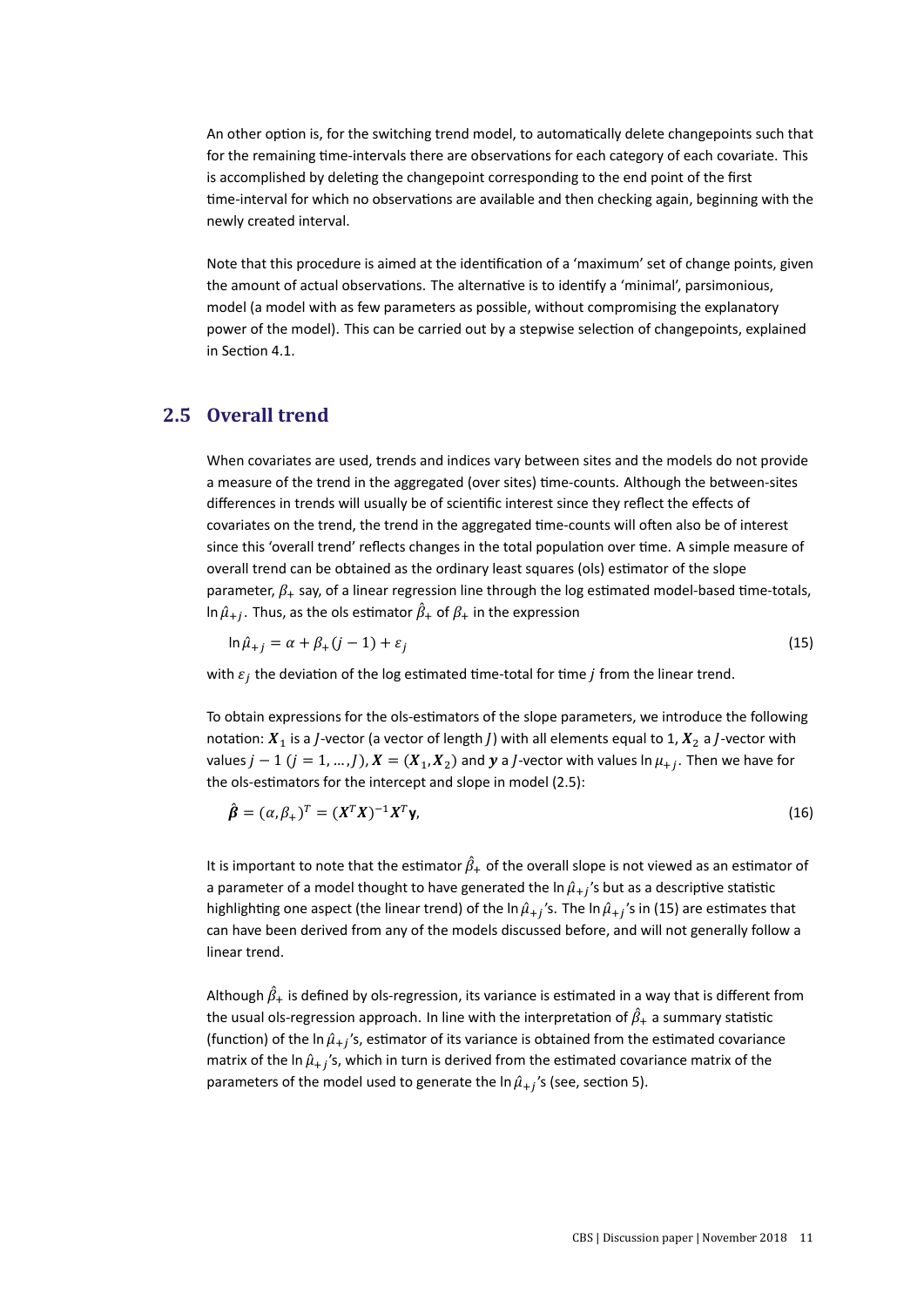### **2.6 Using weights**

In some instances it is advisable to use cell weights to improve the estimates of national indices, see van Strien et al. (1995) for an example. For instance, if sites from urban areas are underrepresented relative to sites from other areas, weights could be calculated such that the weighted total surface of urban sites equals the population total surface of urban areas and the weighted total surface of other areas also equals the corresponding population surface. Then, assuming that the counts are proportional to the surface of the sites, the counts can be multiplied by these weights to obtain a better representation of the population counts. More generally, weights can be determined such that the weighted total surface of sites of a certain type at a certain point in time equals, or is proportional to, the total population surface of sites of that type. This kind of weighting can counter the effects of over- and undersampling and is easy to incorporate in the loglinear modelling approach.

When weights are used, interest will be in models describing the weighted expected counts. If the weights are denoted by  $w_{ij(m)}$ , the expected value of the weighted counts will be  $E[w_{ij(m)}f_{ij(m)}] = w_{ij(m)}\mu_{ij(m)}$  since the weights are known constants. A model, for instance model 3 (effects for each time-point), for the weighted expected counts can be written as

$$
\ln w_{ij}\mu_{ij} = \alpha_i + \gamma_j,\tag{17}
$$

or

$$
w_{ij}\mu_{ij} = a_i c_j. \tag{18}
$$

This model implies for the unweighted expected counts

$$
\ln \mu_{ij} = \alpha_i + \gamma_j - \ln w_{ij}.\tag{19}
$$

The In  $w_{ij}$  are parameters that are known in advance. Such parameters are called an offset in the terminology of generalized linear models (glm's) (McCullagh and Nelder, 1989).

When weights are used, the model based indices are  $\sum_i w_{ij} \mu_{ij} / \sum_i w_{i1} \mu_{i1}$  (assuming the first time point is taken as reference). These indices will not change if the weights are multiplied by a constant different from zero, but the model based totals for the time-points will change. If the weights do not change over time we can write  $w_{ij} = w_i$ , with  $w_i$  the common weight for all time-points for site  $i$ . The indices for model (18) can then be expressed as  $\sum_i w_i a_i c_j/\sum_i w_i a_i = c_j$  showing that the indices are independent of the weights and the weighted model based indices are equal to the unweighted model based indices. More generally, weighted and unweighted model based indices are equal if the weights are equal for all time-points and the time related parameters are the same for all sites. Thus, if  $w_{ij} = w_i$ , the weighting does not affect the indices for models without covariates but does affect the indices if covariates are used.

Weighted model based indices will be calculated using the weighted estimated counts and weighted imputed indices will be calculated using the weighted observed counts  $w_{ij}f_{ij}$  if they are available and the weighted estimated counts otherwise.

The weights as described in this subsection are part of the model, they are multiplicative factors used to increase/decrease counts for site/time combinations that are underrepresented/overrepresented in the sample and do not change the variances of the observations. This specific type of weighting should not be confused with the weighting as performed by estimation methods such as weighted least squares or generalisations thereof such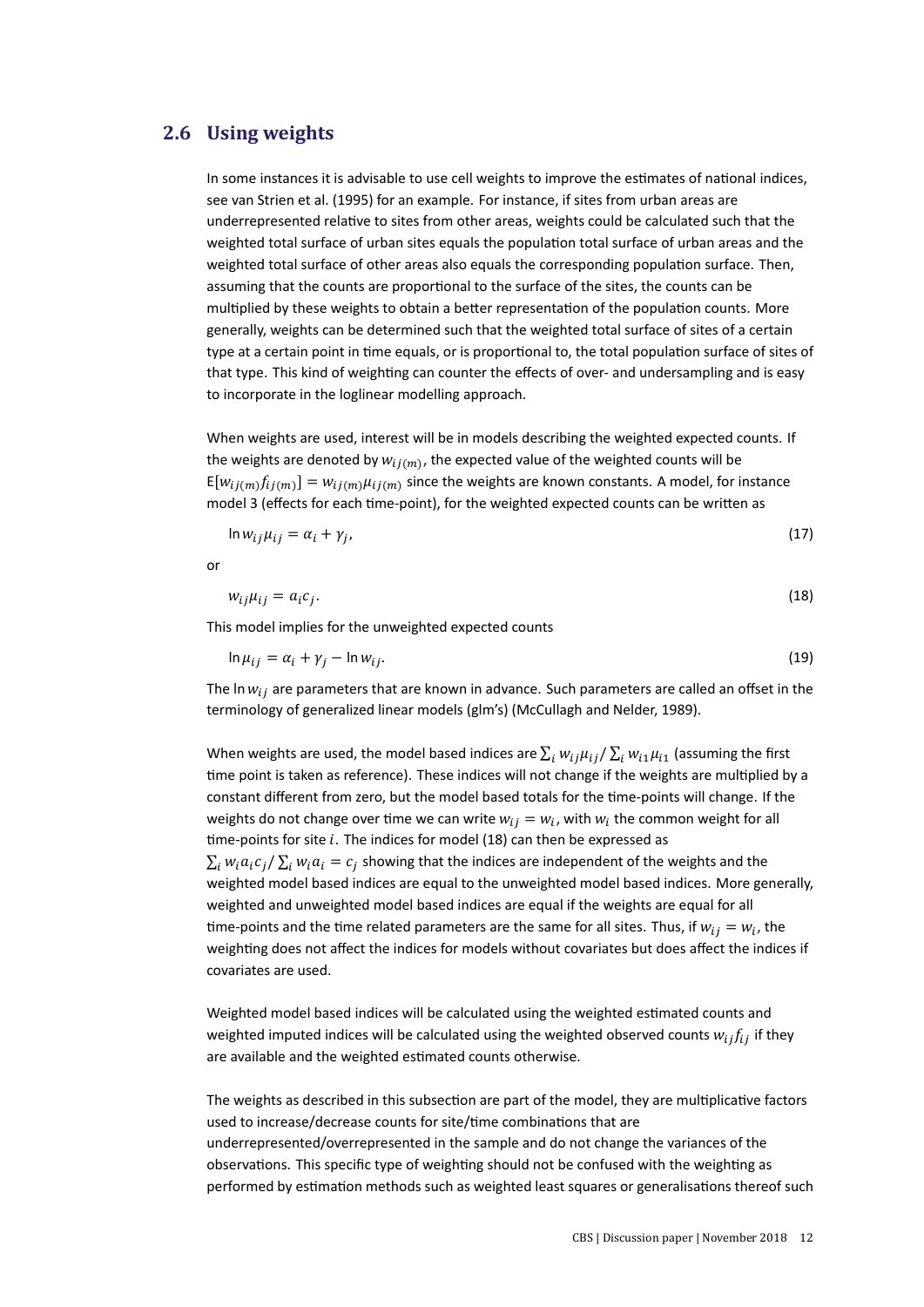as the iterative weighted least squares algorithm used for generalised linear models. In such procedures the observations are weighted by the inverse of their variances and the weights are part of the estimation procedure but not of the model.

In case of monthly observations, this reasoning does not change, and e.g. Equations (17) and (19) are written as

$$
\ln w_{ijm}\mu_{ijm} = \alpha_i + \gamma_j + \delta_m \tag{20}
$$

and

$$
\ln \mu_{ijm} = \alpha_i + \gamma_j + \delta_m - \ln w_{ijm}.
$$
\n(21)

## **2.7 Estimation options**

The usual approach to statistical inference for loglinear models is to use maximum likelihood (ML) estimation and associated calculations of standard errors and test statistics. These estimation and testing procedures are based on the assumption of independent Poisson distributions (or a multinomial distribution) for the counts. Such an assumption is likely to be violated for counts of animals because the variance is often larger than expected for a Poisson distribution (overdispersion), especially when they occur in colonies. Furthermore, the counts are often not independently distributed because the counts at a particular point in time will often depend on the counts at the previous time-point (serial correlation). The rtrim package uses procedures for estimation and testing that take these two phenomena into account (a Generalised Estimating Equations (GEE) approach, see section 3.2 for details). This procedure is based on the following assumptions for the variance of the counts and the correlation between the counts for adjacent time-points:

$$
var(f_{ij}) = \sigma^2 \mu_{ij} \tag{22}
$$

and

$$
\operatorname{cor}(f_{ij}, f_{i,j+1}) = \rho \tag{23}
$$

The parameter  $\sigma^2$  is called a dispersion parameter. For  $\sigma^2=1$ , the variance of  $f_{ij}$  is equal to its expectation which is the variance under the Poisson assumption. The parameter  $\rho$  is the serial correlation parameter. The counts are independent if  $\rho = 0$ . If both  $\sigma^2 = 1$  and  $\rho = 0$ , the estimation procedure used in rtrim is identical to the usual maximum likelihood approach. If  $\sigma^2 \neq 1$  and  $\rho = 0$ , the estimates of parameters (and expected counts and indices) are equal to the maximum likelihood estimates but the estimated standard errors and test statistics will be different. If  $\rho \neq 0$  both the estimates of parameters and standard errors differ from the maximum likelihood estimates. The difference between GEE and ML estimates of parameters is usually small and tends to decrease as the counts increase. However, the corresponding difference between estimated standard errors and test-statistics need not be small nor decreases when the counts become larger. So, allowing  $\rho$  and  $\sigma^2$  to be unequal to 0 and 1 respectively, has little impact on the estimated parameters but can have important effects on standard errors. In rtrim options can be set that allow the user to specify whether overdispersion and/or serial correlation must be taken into account or not. If either of these options is used estimates of  $\sigma^2$ and/or  $\rho$  will be calculated and used in estimation and testing procedures.

In case of monthly observations, overdispersion is allowed, and Equation (22) is written as

$$
\text{var}(f_{ijm}) = \sigma^2 \mu_{ijm}
$$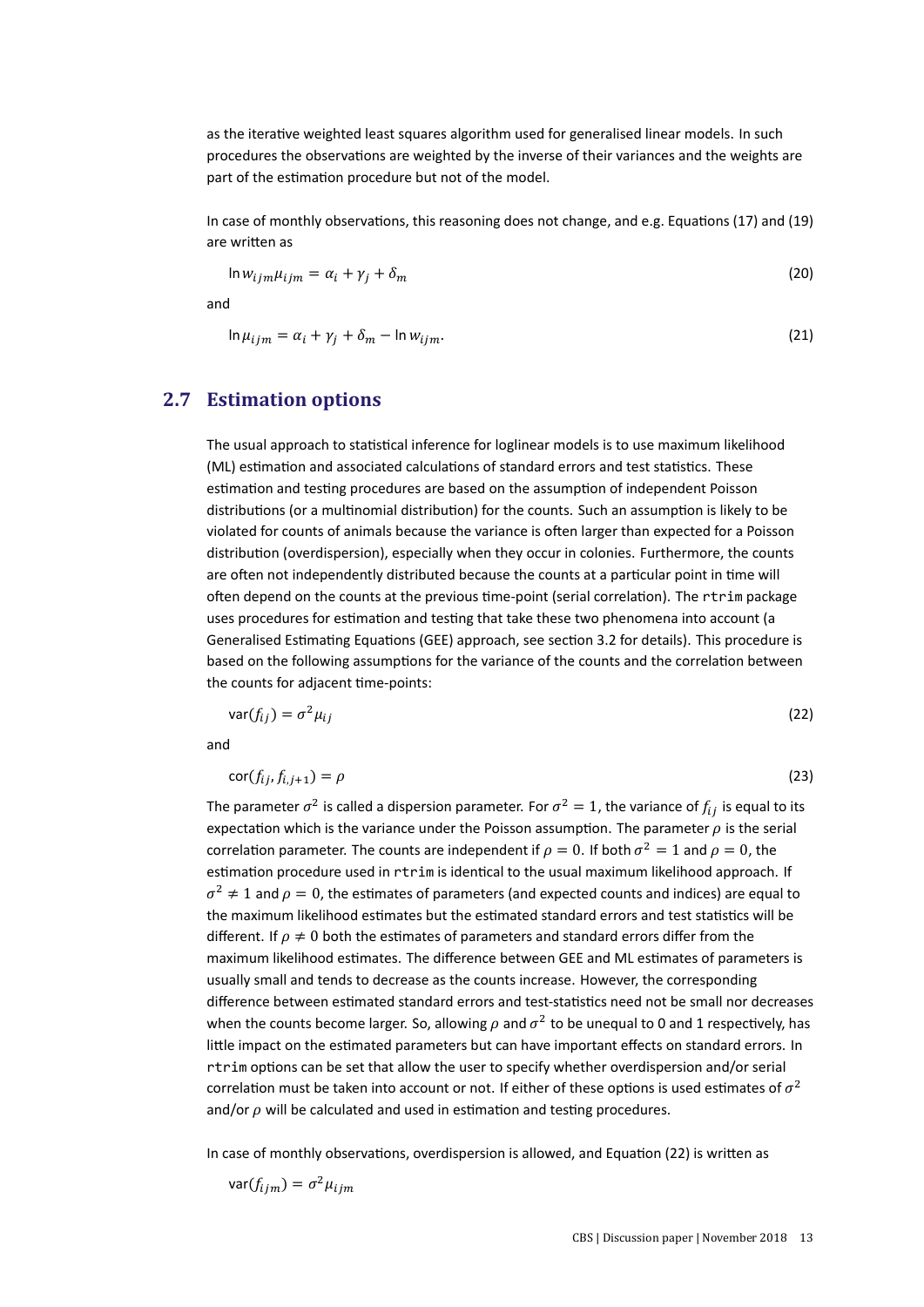but serial correlation is not considered ( $\rho \equiv 0$ ) due to the complexities associated with intra-annual serial correlations in species abundance.

## **2.8 Test-statistics**

### **2.8.1** Model goodness-of-fit tests

The goodness-of-fit of loglinear models is generally tested by *Pearson's chi-squared statistic*, given by

$$
\chi^2 = \sum_{ij(m)} \frac{(f_{ij(m)} - \hat{\mu}_{ij(m)})^2}{\hat{\mu}_{ij(m)}}
$$
(24)

or by the *likelihood raƟo test* given by

$$
LR = 2 \sum_{ij(m)} f_{ij(m)} \ln \left( \frac{f_{ij(m)}}{\mu_{ij(m)}} \right) \tag{25}
$$

where the summation is over observed  $(i, j)$  or  $(i, j, m)$  only. For independent Poisson observations, both statistics are asymptotically  $\chi^2_\nu$  distributed, with  $\nu$  the number of degrees of freedom (equal to the number of observed counts minus the number of estimated parameters). Models are rejected for large values of these statistics and small values of the associated significance probabilities. These tests indicate how well the model describes the observed counts.

The likelihood ratio statistic can be used to test for the difference between nested models. That is, if we have two models,  $M_1$  with  $p$  parameters and  $M_2$  with the same  $p$  parameters plus  $q$ additional parameters, then  $M_1$  is said to be nested within  $M_2$  ( $M_1$  can be obtained from  $M_2$  by setting the q additional parameters of  $M_2$  equal to zero). Now, model  $M_1$  can be tested against model  $M_2$  by using the difference between the likelihood ratio statistics for the two models  $(LR_{1-2} = LR_1 - LR_2$ , say) as test statistic. This difference is also a likelihood ratio statistic and therefore asymptotically  $\chi^2_\nu$  distributed, with degrees of freedom  $\nu$  equal to the difference in degrees of freedom for the two models which is also equal to the number of additional parameters  $q$ .

Another approach to comparing models is by the use of Akaike's Information Criterion (AIC) (see, e.g. McCullagh and Nelder (1989), page 91). For loglinear models this criterion can be expressed as  $C + LR - 2\nu$  where the constant C is the same for all models for the same data set. According to this approach, models with smaller values of AIC, or equivalently  $LR - 2\nu$ , provide better fits than models with larger values. Contrary to comparing models by using the likelihood ratio test for the difference, comparing models on the basis of AIC-values is not restricted to nested models.

If the counts are not (assumed to be) independent Poisson observations and either  $\sigma^2$  or  $\rho$  is estimated, the statistics defined by (24) and (25) are not asymptotically  $\chi^2_\nu$  distributed and the associated significance probabilities are incorrect. Also, the AIC cannot be used for comparing models. However, Wald-tests (to be described below) can still be used to test for the significance of (groups of) parameters.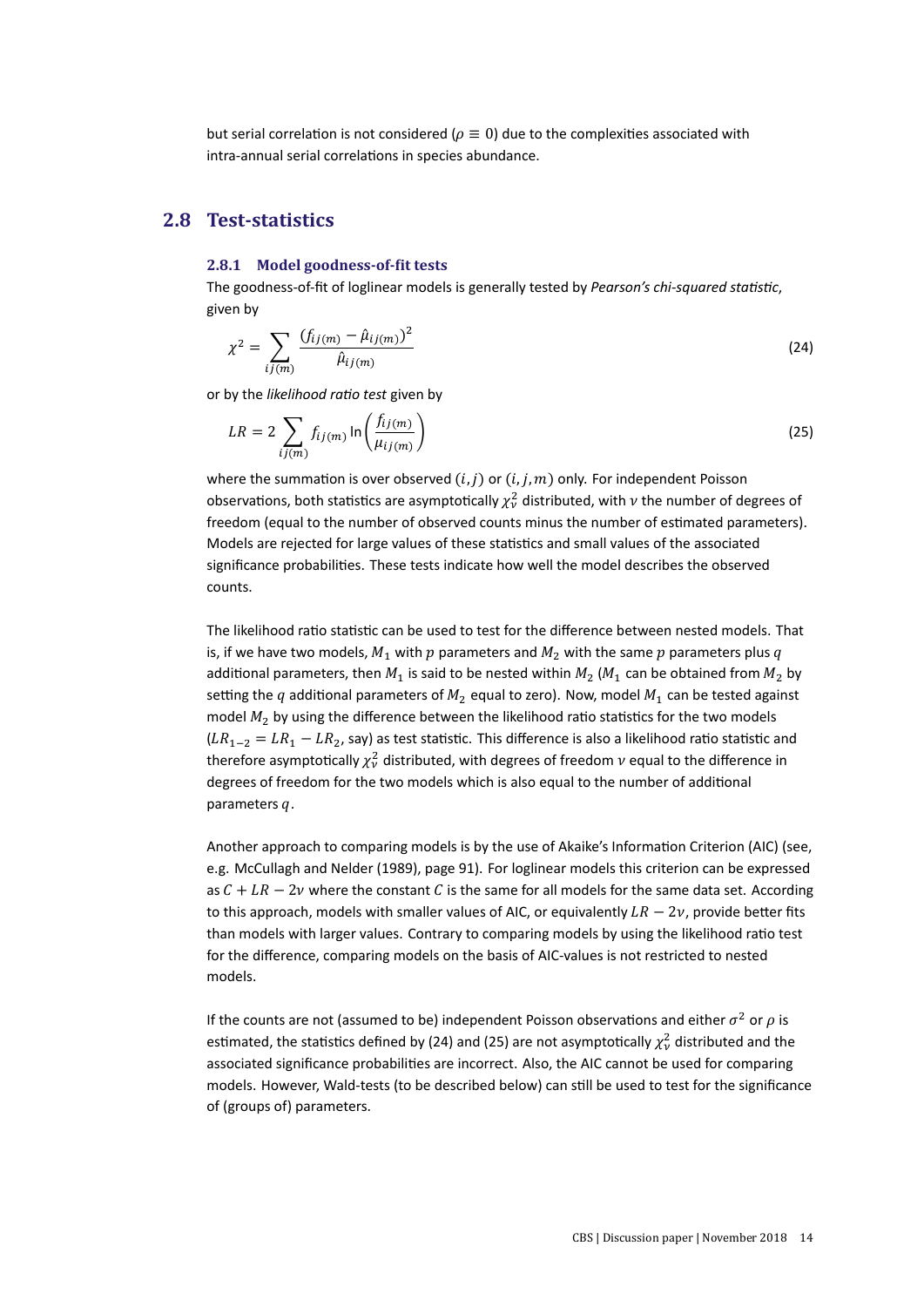### **2.8.2 Wald-tests for significance of parameters**

A number of tests can be performed in rtrim to test for the significance of groups of parameters. These so called Wald-tests are based on the estimated covariance matrix of the parameters and since this covariance matrix takes the overdispersion and serial correlation into account (if specified), these tests are valid, not only if the counts are assumed to be independent Poisson observations but also if  $\sigma^2$  and/or  $\rho$  is estimated. The general form of the Wald-statistic for testing simultaneously whether several parameters are different from zero is

$$
W = \hat{\boldsymbol{\theta}}^T \left[ \text{var}(\hat{\boldsymbol{\theta}}) \right]^{-1} \hat{\boldsymbol{\theta}},
$$

with  $\hat{\theta}$  a vector containing the parameter estimates to be tested and  $var(\hat{\theta})$  the covariance matrix of  $\hat{\boldsymbol{\theta}}$ .

The following Wald-tests can be performed in rtrim:

- 1. Test for the significance of the slope parameter (model 2).
- 2. Tests for the significance of changes in slope (model 2).
- 3. Test for the significance of the deviations from a linear trend (model 3).
- 4. Tests for the significance of the effect of each covariate (models 2 and 3).

Wald-tests are asymptotically  $\chi^2_\nu$  distributed, with the number of degrees of freedom equal to the rank of the covariance matrix var( $\hat{\theta}$ ). The hypothesis that the tested parameters are zero is rejected for large values of the test-statistic and small values of the associated significance probabilities (denoted by  $p$ ), so parameters are significantly different from zero if  $p$  is smaller than some chosen significance level (customary choices are 0.01, 0.05 and 0.10)

In addition to these tests the significance of each individual parameter can be tested by a  $t$ -test e.g., a parameter is significantly (at the 0.05 significance level) different from zero if it exceeds plus or minus 1.96 times its standard error.

### **2.9 Equality of model based and imputed indices**

For the model with parameters for each time point (model 3, i.e., without month effects), the model-based and imputed indices are equal if  $\rho = 0$  and no weighting is used. This is explained in this subsection.

Model 3 (without covariates) is the model of independence in a two-way contingency table. It is well known (e.g. Fienberg (1977, ch. 2) that if the parameters of this model are estimated by maximum likelihood, the estimated expected counts satisfy

$$
\sum_{i \in \text{obs}} \hat{\mu}_{ij} = \sum_{i \in \text{obs}} f_{ij} = f_{+j},\tag{26}
$$

where again the summation is over observed  $(i, j)$  only. Thus, the time-totals of the estimated expected counts, where the summation is over the observed cells only, are equal to the time-totals of the observed counts (also summing over the observed cells only, of course). For the imputed time-totals we then have

$$
\sum_{i} f_{ij}^{+} = \sum_{i \in obs} f_{ij} + \sum_{i} \hat{\mu}_{ij} - \sum_{i \in obs} \hat{\mu}_{ij} = f_{+j} + \hat{\mu}_{+j} - f_{+j} = \hat{\mu}_{+j}
$$
(27)

So, the imputed time-totals are equal to the estimated model based time-totals and the imputed and model based indices will both be equal to the estimates of the parameters  $c_j$ . This equality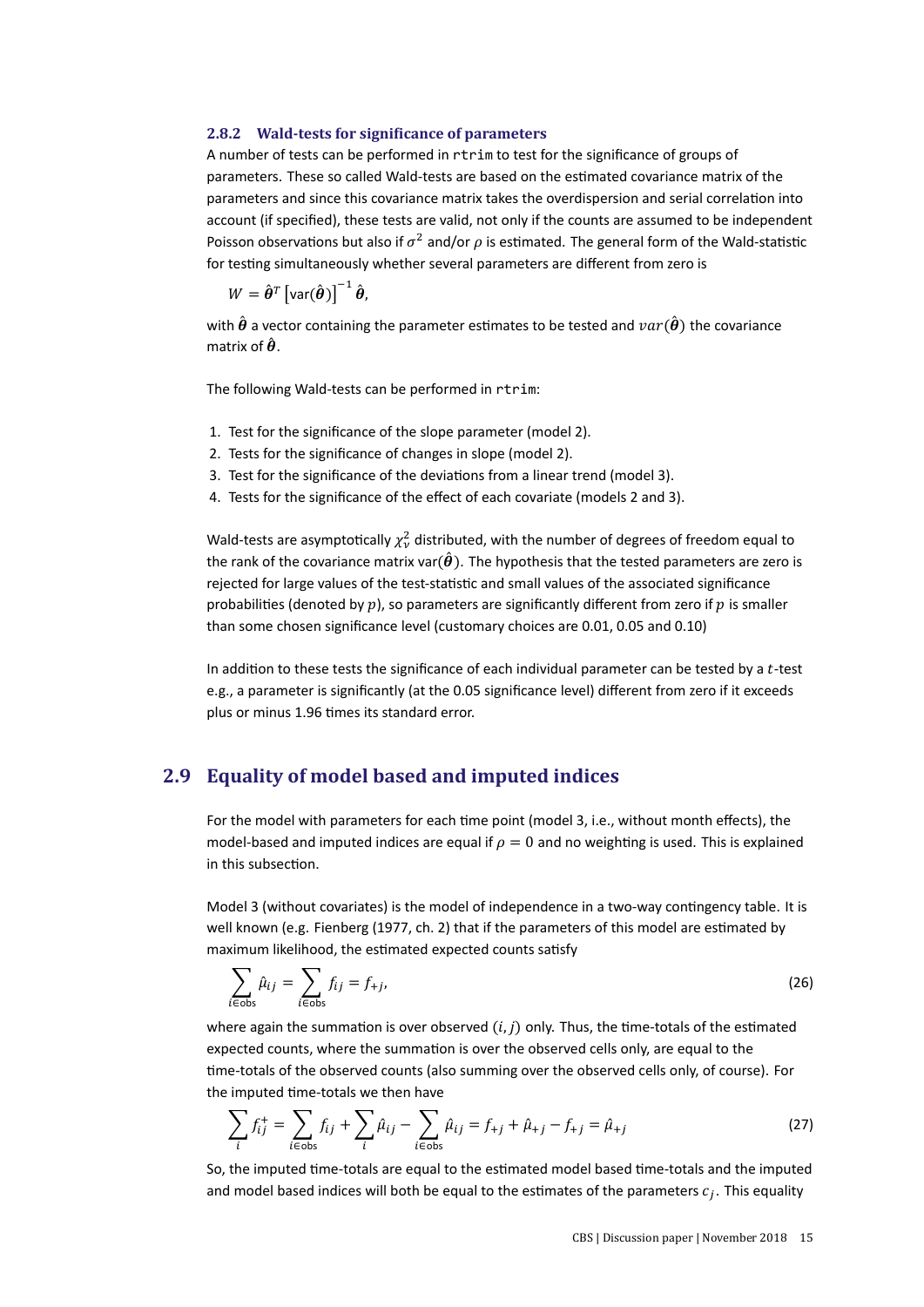between imputed and model based indices holds also when covariates are used since then equalities analogous to (26) and (27) apply to the imputed and model based time-totals for each group of sites sharing the same covariate values. Therefore, the imputed and model based time-totals for all sites, obtained by adding the per group time totals, must also be equal.

Equality between imputed and model based indices also holds if  $\sigma \neq 1$  and  $\rho = 0$  because the estimates of parameters (and expected counts) are then equal to the maximum likelihood estimates (see section 2.7) but the equality does not hold (in general) if either I) the model is not the time-effects model or II) weighting is used or III)  $\rho \neq 0$ .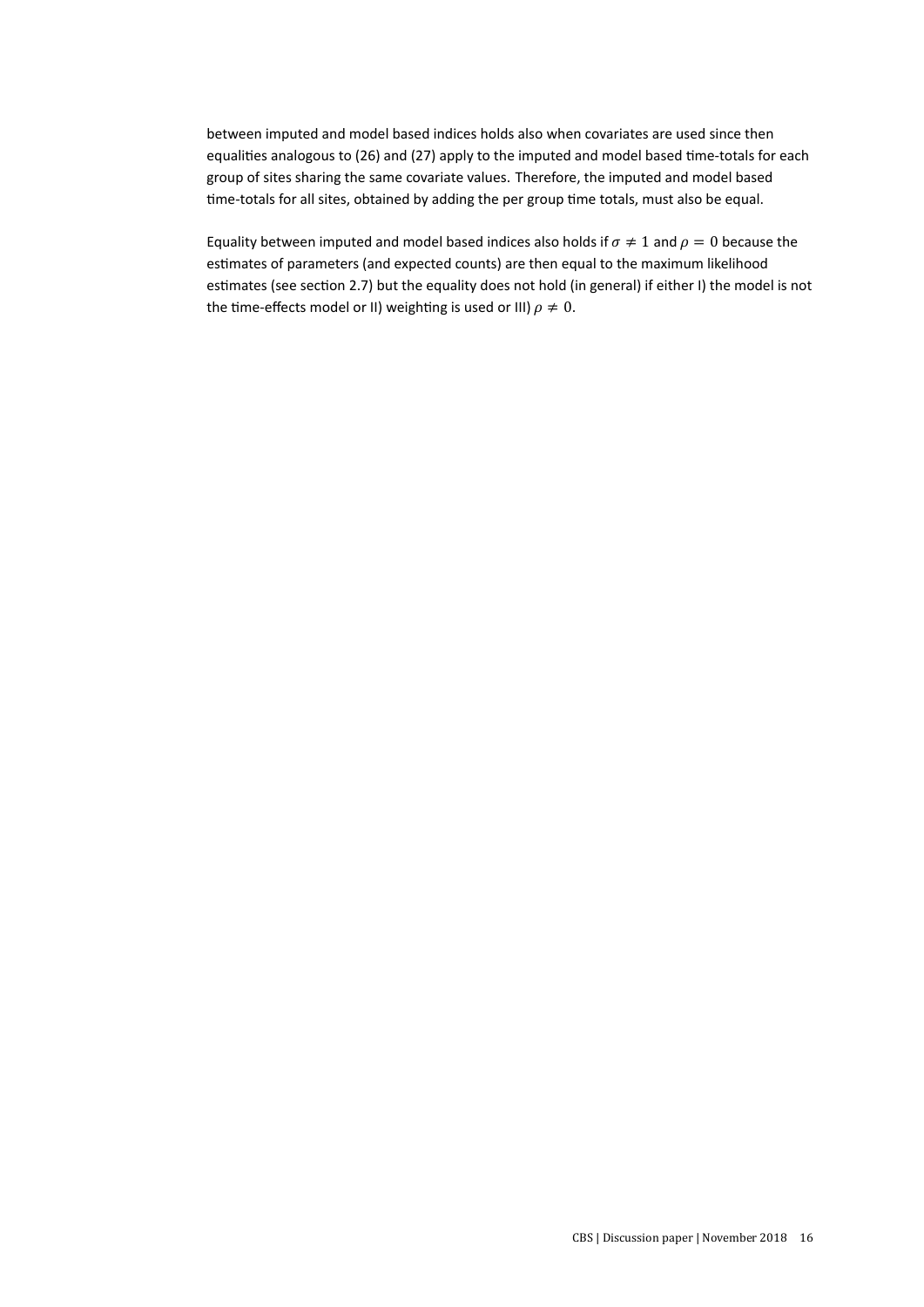# **3 Details of estimation and computation**

## **3.1 Matrix formulation**

To facilitate the discussion of estimators for the model parameters, it is convenient to formulate the models in matrix notation. If we collect the expected frequencies in an  $IJ(M)$ -vector  $\mu = (\mu_{1,1(,1)}, \ldots, \mu_{I,I(M)})$ , all models can be written as

$$
\ln \mu = A\alpha + B\beta, \tag{28}
$$

with  $\alpha$  a vector of length I containing the site-parameters and  $\beta$  a vector containing the time related parameters (which can be either all  $\beta_j$  or  $\gamma_j$ , augmented with all  $\delta_m$  in case of monthly data).  $A$  and  $B$  are dummy matrices for the site-effects and time-effects. For all models in rtrim,  $\alpha$  has length  $p_a = I$ , and A is an  $I/(M) \times I$ -matrix with I dummy-variables, one for each site. The matrix **B** and vector  $\beta$  (of length  $p_b$ ) are specific for each model.

The parameter vectors  $\bm{\alpha}$  and  $\bm{\beta}$  can be combined to one vector  $\bm{\theta} = (\bm{\alpha}^T, \bm{\beta}^T)^T$  and the design matrices A and B can be combined to one  $I/(M) \times p$  design matrix  $X = (A, B)$  with  $p = p_a + p_b$ the total number of  $\alpha$  and  $\beta$  parameters to estimate.

The model (28) can then be written as

 $\ln \mu = X\theta$  (29)

and models for weighted counts can be specified as

In diag $(w)$  $\mu = X\theta$ 

or

 $\ln \mu = X\theta - \ln w$ 

with w an  $I/(M)$ -vector containing the cell weights and diag( $w$ ) a diagonal matrix with w on the diagonal.

### **3.2 Generalized estimating equations**

The estimation method used in rtrim is based on generalized estimating equations (GEE) see. Liang and Zeger (1986), Zeger and Liang (1986), McCullagh and Nelder (1989), chapter 9. Contrary to maximum-likelihood (ML) this method doesn't require the distribution of the observations to be specified in full. The specification (up to some unknown parameters) of the first two moments (expectation and covariance matrix) is sufficient. This makes it relatively easy to take overdispersion and serial correlation into account. Furthermore, the GEE approach to estimating loglinear models reduces to the usual maximum likelihood approach if the covariance matrix of the observations equals the covariance matrix of independent Poisson observations  $(\sigma^2 = 1$  and  $\rho = 0)$ .

For estimating the parameters only the observed counts can be used and therefore, in this subsection, the vector f refers to the O-vector ( $0 \leq I(M)$ ) with observed counts only and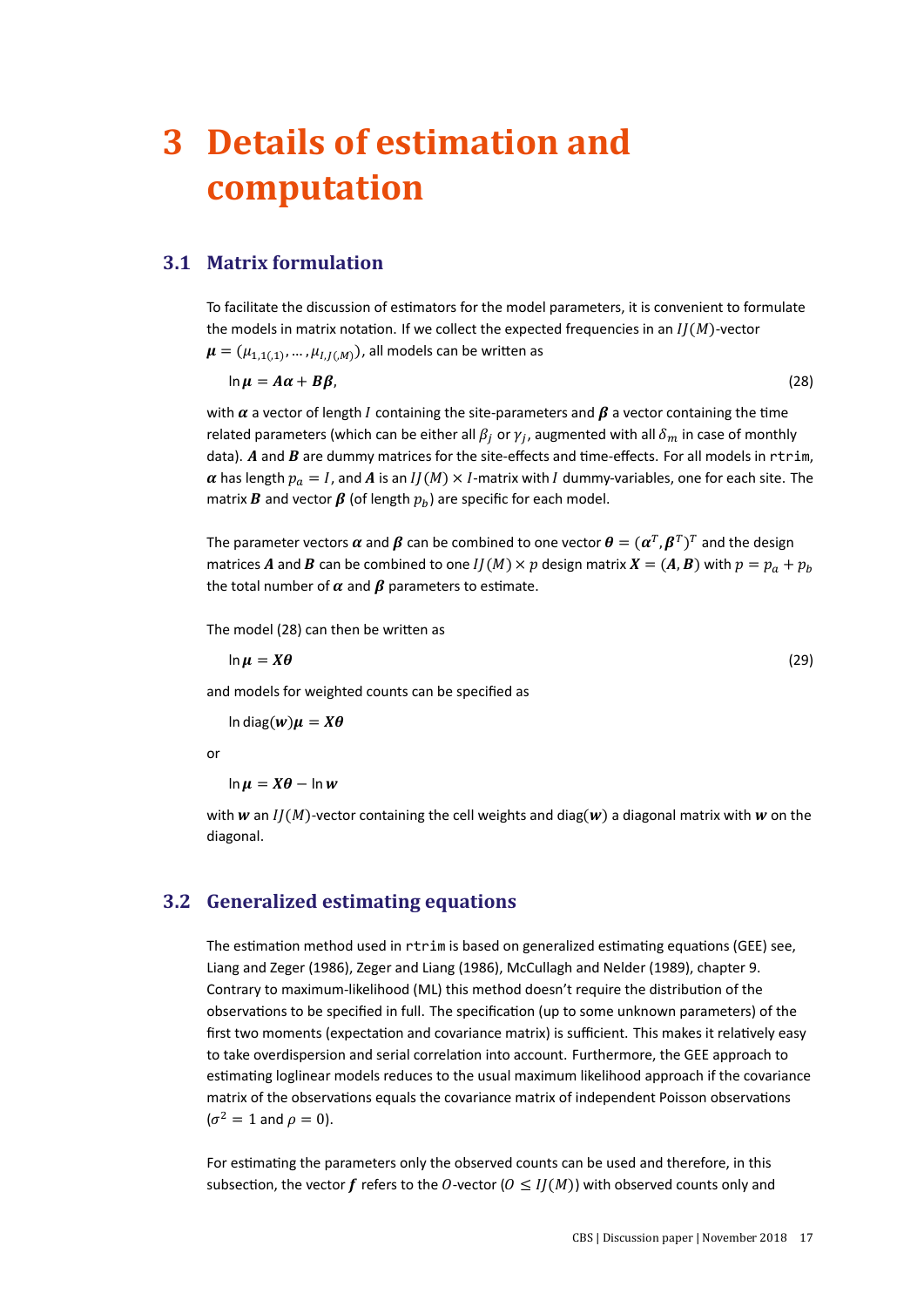similarly the rows of the matrices  $X$ ,  $A$  and  $B$  corresponding with missing counts are deleted such that the dimensions of these matrices are now  $0 \times p$ ,  $0 \times p_a$  and  $0 \times p_b$ , respectively.

Given the values of the parameters in the covariance matrix, the GEE estimator  $\hat{\theta}$  for  $\theta$  is the solution of the estimating equation

$$
U(\hat{\boldsymbol{\theta}}) = \boldsymbol{D}^T \boldsymbol{V}^{-1} (\boldsymbol{f} - \boldsymbol{\mu}) = \boldsymbol{0},\tag{30}
$$

with **D** the  $0 \times p$  matrix  $\partial \mu / \partial \theta$  and *V* the covariance matrix of f. Since the elements of **D** are given by  $D_{i j,k} = \partial \mu_{i j}/\partial \theta_k = X_{i j k} \mu_{i j}$  we can write  $\bm{D} = \text{diag}(\bm{\mu}) \bm{X}$  and for the estimating function  $U(\theta)$  we have

$$
U(\theta) = X^T \text{ diag}(\mu) V^{-1} (f - \mu)
$$
\n(31)

If the counts were assumed to be independently Poisson distributed, V would be diag( $\mu$ ) and the function  $\bm{U}(\bm{\theta})$  would reduce to  $\bm{X}^T(\bm{f}-\bm{\mu})$  which is well known to be the score-function (derivative w.r.t.  $\theta$ ) of the likelihood associated with this assumption.

The expected value of the derivative matrix  $\partial {\bm U}({\bm \theta})/\partial {\bm \theta}^T$  is

$$
-D^T V^{-1} D = -i(\theta), \qquad (32)
$$

where  $i(\theta)$  plays the same role as the Fisher information matrix for likelihood functions. In particular, if the model is correct and the observed counts are large, the distribution of the GEE estimator  $\hat{\boldsymbol{\theta}}$  is approximately normal with covariance matrix  $\boldsymbol{i}(\boldsymbol{\theta})^{-1}$ .

For given values of the correlation and dispersion parameters, the GEE estimator for  $\theta$  (the solution to (30)) is usually obtained by Fisher scoring iterations given by

$$
\theta_{t+1} = \theta_t + i(\theta_t)U(\theta_t)^{-1}
$$
  
=  $\theta_t + (D_t^T V_t^{-1} D_t)^{-1} D_t^T V_t^{-1} (f - \mu_t)$  (33)

where  $t$  is the iteration number and  $\bm{\theta}_t$ ,  $\bm{V}_t$ ,  $\bm{D}_t$  and  $\bm{\mu}_t$  are estimates at iteration  $t.$  If  $\bm{V} =$  diag $(\bm{\mu})$ (the Poisson assumption), the current estimate of V would be diag( $\mu(\theta_t)$ ) and depend on the current estimate of  $\theta$  only. In our applications we are often not willing to assume that  $V = \text{diag}(\mu)$  because it is likely that overdispersion and serial correlation are present and V will depend on  $\mu$  as well as on dispersion and correlation parameters and estimates of these parameters are required in order to update  $\theta$ . Consequently, the algorithm iterates between updating  $\theta$  and estimating the dispersion and correlation parameters as described in section 3.3.

A problem with the updating equation (33) is the size ( $p\times p$ ) of the matrix  $\bm{D}_t^T\bm{V}_t^{-1}\bm{D}_t.$  The number of parameters  $p$  is at least equal to the number of sites  $I$ , which can be well over 1000. Inverting such large matrices is very time and memory consuming, and a potential source for numerical instability. The matrix V is of course even larger ( $0 \times 0$ ), but for this matrix a block diagonal structure is assumed (section 3.3) which reduces the problem to inverting the covariance matrices for the observations for each site separately. As an alternative to (33) an algorithm can be applied that uses the derivatives of  $U(\theta)$  with respect to  $\beta$  only. This procedure leads to an algorithm that is much faster and less memory consuming than an algorithm based on (33) and is described in section (3.4).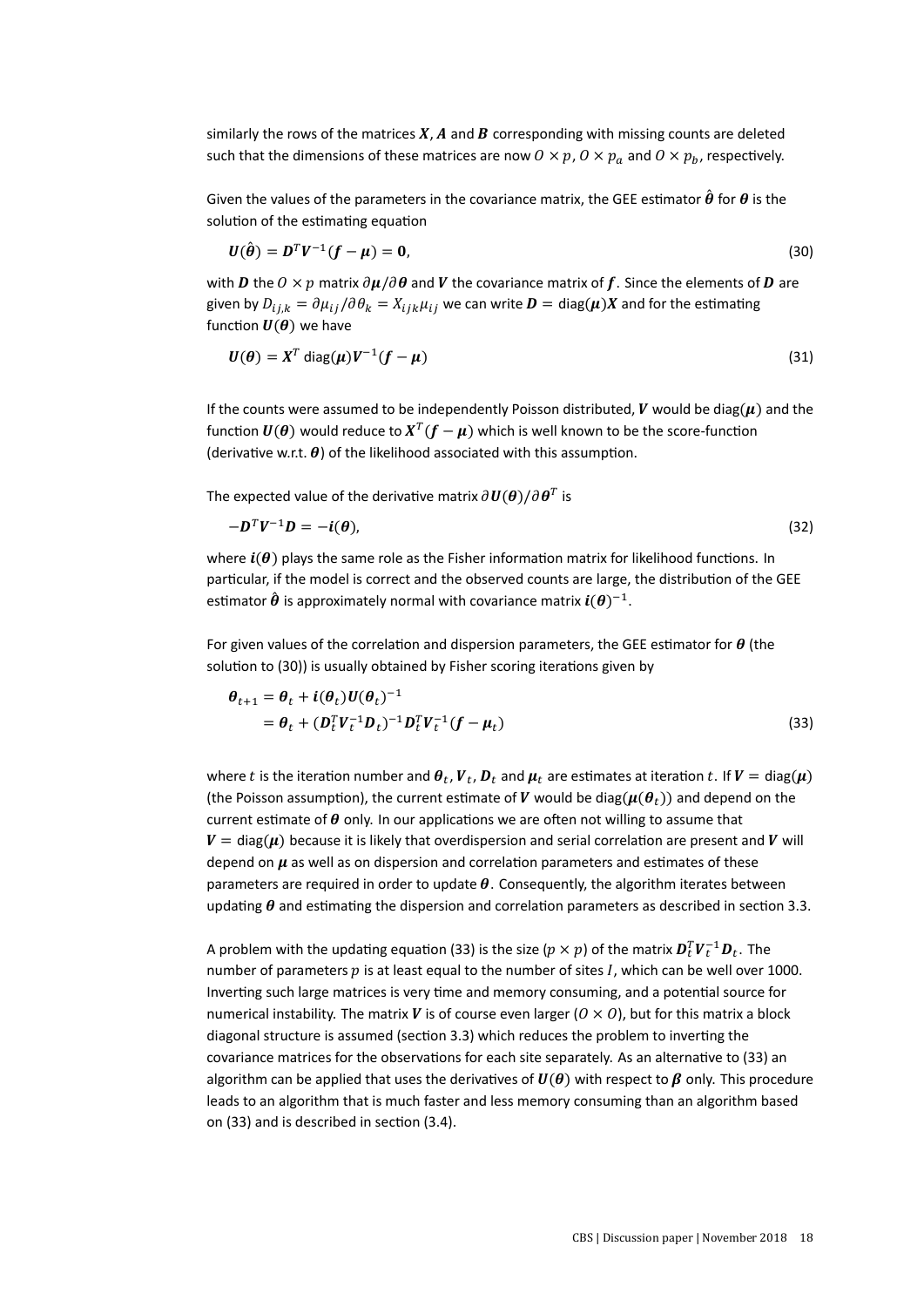### **3.3 Estimation of the covariance matrix**

To allow for overdispersion and serial correlation, the  $0 \times 0$  covariance matrix V of f is expressed as

$$
V = \sigma^2 \sqrt{\text{diag}\,\mu} R \sqrt{\text{diag}\,\mu},\tag{34}
$$

with  $R$  a correlation matrix. In case of no serial correlation,  $R$  simply is the identity matrix, implicating that  $V = \sigma^2$  diag  $\mu$  in this case, or even  $V = \text{diag }\mu$  when overdispersion is also absent (Poisson assumption)

A simple correlation matrix  $R$  that reflects serial correlation is obtained by assuming that within each site there is a constant correlation,  $\rho$  say, between the observed counts at years *j* and  $j-1$ and that counts from different sites are uncorrelated. This leads to a block diagonal correlation matrix of the form

$$
R = \begin{bmatrix} R_1 & & & \\ & \ddots & & \\ & & R_i & \\ & & & R_l \end{bmatrix} \tag{35}
$$

with  $\bm{R}_i$  the  $O_i \times O_i$  correlation matrix of the  $O_i$  observations in site  $i$ . If there are no missing values in a site i then  $\boldsymbol{R}_i$  is a  $J\times J$  matrix and can be expressed as

$$
\boldsymbol{R}_{i} = \begin{bmatrix} 1 & \rho & \rho^{2} & \dots & \rho^{J-1} \\ \rho & 1 & \rho & \dots & \rho^{J-2} \\ \vdots & \vdots & \vdots & & \vdots \\ \rho^{J-1} & \rho^{J-2} & \rho^{J-3} & \dots & 1 \end{bmatrix}
$$
(36)

which reflects a declining correlation between counts as they are further apart in time. For sites with missing values the correlation matrix can be obtained from (36) by deleting the rows and columns corresponding to the time-points for which there are no observations.

Following Liang and Zeger (1986), an estimate of  $\sigma^2$  can be obtained from the Pearson residuals

$$
r_{ij(m)} = (f_{ij(m)} - \mu_{ij(m)}) / \sqrt{\mu_{ij(m)}},\tag{37}
$$

(which are obviously only available for the  $O$  observed  $i, j, m$  combinations), as

$$
\hat{\sigma}^2 = \frac{1}{O - p} \sum_{ij(m)} r_{ij(m)}^2 \tag{38}
$$

where the summation is again over the observed  $(i, j, m)$  only. Note that the inclusion of  $p$  in the denominator of (38) is to account for the effect of parameter-dependency of the  $\mu_{ij(m)}$ 's and hence the  $r_{ii(m)}$ 's on the available degrees of freedom.

Similarly, an estimate of  $\rho$  can be obtained as

$$
\hat{\rho} = \frac{1}{N\hat{\sigma}^2} \sum_{i=1}^{I} \sum_{j=1}^{J-1} r_{i,j} r_{i,j+1}
$$
\n(39)

where the *j*-summation is only over consecutive pairs  $j, j + 1$  if both are observed, and N is the total number of all such pairs. Note again, that serial correlation is only used when observations are on an annual time scale.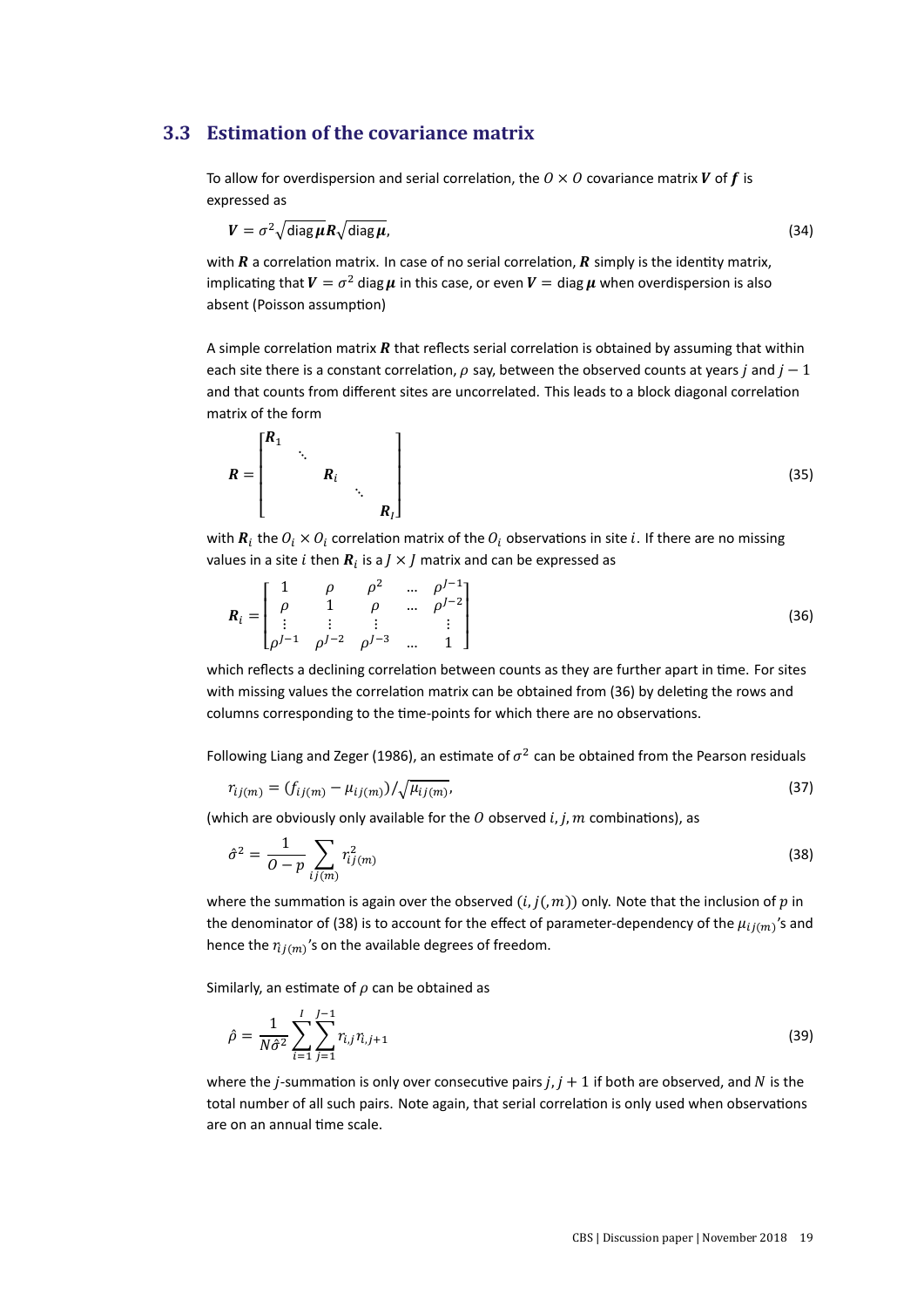### **3.4** An efficient algorithm

Using the partitioning  $\bm{\theta} = (\bm{\alpha}^T, \bm{\beta}^T)^T$  of the parameter vector and the corresponding partitioning  $X = (A, B)$ , the estimating equation  $U(\theta) = 0$  can be expressed in two equations as

$$
\boldsymbol{U}_a = \boldsymbol{A}^T \text{ diag } \boldsymbol{\mu} \boldsymbol{V}^{-1} (\boldsymbol{f} - \boldsymbol{\mu}) = \mathbf{0}
$$
\n(40a)

$$
\boldsymbol{U}_b = \boldsymbol{B}^T \text{ diag } \boldsymbol{\mu} \boldsymbol{V}^{-1} (\boldsymbol{f} - \boldsymbol{\mu}) = \mathbf{0}
$$
 (40b)

The negative expected derivative matrix  $i(\theta)$ , defined in (32), can be partitioned similarly leading to

$$
\boldsymbol{i}(\boldsymbol{\theta}) = -\left[\begin{array}{cc} \frac{\partial \boldsymbol{U}_{a}}{\partial \boldsymbol{\theta}}/\partial \boldsymbol{\alpha}^{T} & \frac{\partial \boldsymbol{U}_{a}}{\partial \boldsymbol{\theta}}/\partial \boldsymbol{\beta}^{T} \\ \frac{\partial \boldsymbol{U}_{b}}{\partial \boldsymbol{\alpha}^{T}} & \frac{\partial \boldsymbol{U}_{b}}{\partial \boldsymbol{\theta}}/\partial \boldsymbol{\beta}^{T} \end{array}\right] = \left[\begin{array}{cc} \boldsymbol{A}^{T} \boldsymbol{\Omega} \boldsymbol{A} & \boldsymbol{A}^{T} \boldsymbol{\Omega} \boldsymbol{B} \\ \boldsymbol{B}^{T} \boldsymbol{\Omega} \boldsymbol{A} & \boldsymbol{B}^{T} \boldsymbol{\Omega} \boldsymbol{B} \end{array}\right]
$$
(41)

with  $\Omega = \text{diag} \mu V^{-1} \text{diag} \mu$ .

The equations (40a) and (40b) can be solved in two steps. First we solve (40a) with respect to  $\alpha$ using the value for  $\beta$  from the previous iteration and substitute the resulting value  $\hat{\alpha}(\beta)$ , say in (40b), leading to

$$
\boldsymbol{U}_b^* = \boldsymbol{U}_b(\hat{\boldsymbol{\alpha}}(\boldsymbol{\beta}), \boldsymbol{\beta}). \tag{42}
$$

Second, we solve (42) with respect to  $\beta$ . With the new value for  $\beta$  the two steps can be repeated. This process is iterated until convergence. The resulting estimates for  $\alpha$  and  $\beta$  solve the equations (40a, 40b) and hence  $U(\theta) = 0$ . This two-step procedure is similar to the "concentrated likelihood" approach for solving likelihood equations (see Amemiya, 1985, Ch. 4.2.5).

To solve (40a) for  $\alpha$  we note that the matrix A contains dummy variables for each site and the matrix  $V$  is a block diagonal covariance matrix of the same form as (35) so that for site  $i$  we can write

$$
\mathbf{1}_{O_i}^T \operatorname{diag}(\boldsymbol{\mu}_i) \boldsymbol{V}_i^{-1} (\boldsymbol{f}_i - \boldsymbol{\mu}_i) = \mathbf{0}
$$
\n(43)

with  $O_i$  the number of observed counts for site  $i$ ,  $\mathbf{1}_{O_i}$  an  $O_i$ -vector with ones and  $\pmb{f}_i$  the  $O_i$ -vector with observed counts for site  $i$  with expectation  $\pmb{\mu}_i$  and covariance matrix  $\pmb{V}_i.$  For  $\pmb{\mu}_i$  we can write  $\pmb{\mu}_i = a_i \exp(\pmb{B}_i\pmb{\beta})$ , with  $\pmb{B}_i$  the matrix with the rows of  $\pmb{B}$  corresponding to the observations in site  $i$ . Now, (43) can be written as

$$
\boldsymbol{\mu}_i^T \boldsymbol{V}_i^{-1} \left( \boldsymbol{f}_i - \hat{a}_i \exp \left( \boldsymbol{B}_i \boldsymbol{\beta} \right) \right) = \mathbf{0}
$$

leading to

$$
\hat{a}_i = \mu_i^T V_i^{-1} f_i / \mu_i^T V_i^{-1} \exp(B_i \beta).
$$
\n(44)

To solve the equation  $\bm{U}_b^*=\bm{0}$  for  $\bm{\beta}$  a Fisher scoring algorithm analogous to (33) can be used. The expected value of the required derivative matrix,  $i^*_b$  say, can be written as

$$
-i_D^* = \partial U_D^* / \partial \beta^T = \partial U_D / \partial \beta^T + (\partial \alpha^T / \partial \beta) (\partial U_D^T / \partial \alpha)
$$
\n(45)

where the derivatives are evaluated in  $\alpha = \hat{\alpha}(\beta)$ .

Next, differentiating both sides of the equation  $U_a(\hat{\alpha}(\beta), \beta) = 0$  with respect to  $\beta$  we obtain

$$
\left(\partial \alpha^T/\partial \boldsymbol{\beta}\right)\left(\partial \boldsymbol{U}_a^T/\partial \boldsymbol{\alpha}\right)+\partial \boldsymbol{U}_a^T/\partial \boldsymbol{\beta}=\boldsymbol{0}
$$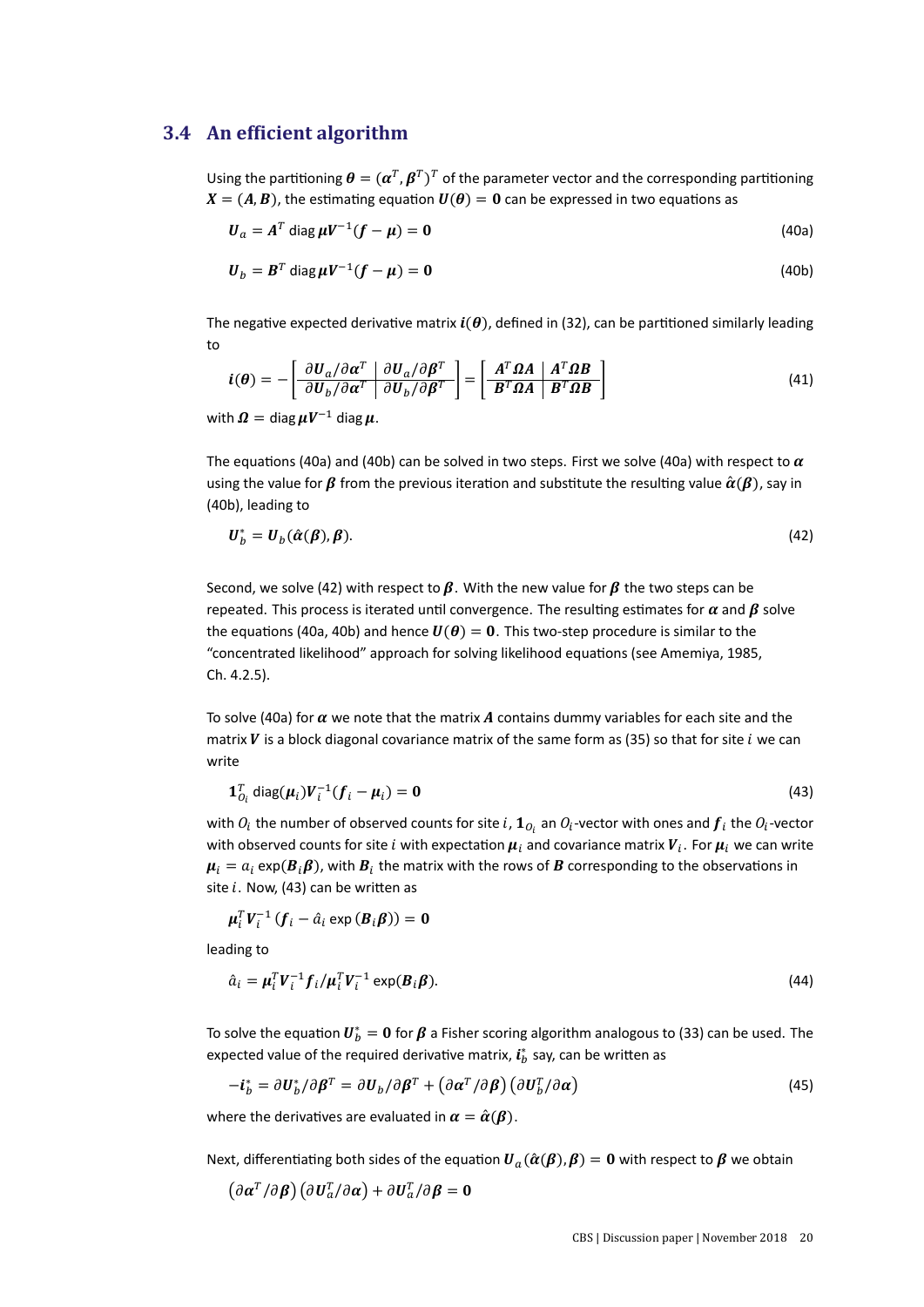and so we have for  $\partial \alpha^T/\partial \beta$ 

$$
\partial \alpha^T / \partial \beta = -\partial U_a^T / \partial \beta \left( \partial U_a^T / \partial \alpha \right)^{-1}
$$
\n(46)

where again  $\alpha = \hat{\alpha}(\beta)$ . Now, substituting (46) in (45) and using (41) we obtain

$$
-\boldsymbol{i}_{b}^{*} = \boldsymbol{B}^{T} \boldsymbol{\Omega} \boldsymbol{B} - \boldsymbol{B}^{T} \boldsymbol{\Omega} \boldsymbol{A} \left(\boldsymbol{A}^{T} \boldsymbol{\Omega} \boldsymbol{A}\right)^{-1} \boldsymbol{A}^{T} \boldsymbol{\Omega} \boldsymbol{B}
$$
\n(47)

The matrices A, B and  $\Omega$  can be very large but (47) can be rewritten in a form suitable for computation. Since the columns of A are dummy variables indicating the sites and  $\Omega$  has the same block diagonal structure as  $V$  (and  $R$ ) we can write  $A^T \Omega A = \text{diag}(\bm{d})$  with  $\bm{d}$  the  $I$ -vector with elements  $d_i = \mathbf{1}_{o_i}^T \bm{\varOmega}_i \mathbf{1}_{o_i}$  and  $\bm{\varOmega}_i$  the  $i^{\text{th}}$  block of  $\bm{\varOmega}$  which can be expressed as  $\boldsymbol{\varOmega}_{i} = \mathsf{diag}(\boldsymbol{\mu}_{i})\boldsymbol{V}_{i}^{-1}\,\mathsf{diag}(\boldsymbol{\mu}_{i})$ 

Now, we can rewrite (47) as

$$
-i_{b}^{*} = \sum_{i} \left( \boldsymbol{B}_{i}^{T} \boldsymbol{\Omega}_{i} \boldsymbol{B}_{i} - \frac{1}{d_{i}} \boldsymbol{B}_{i}^{T} \boldsymbol{\Omega}_{i} \boldsymbol{A}_{i} \boldsymbol{A}_{i}^{T} \boldsymbol{\Omega}_{i} \boldsymbol{B}_{i} \right)
$$

$$
= \sum_{i} \boldsymbol{B}_{i}^{T} \left( \boldsymbol{\Omega}_{i} - \frac{1}{d_{i}} \boldsymbol{\Omega}_{i} \boldsymbol{1}_{o_{i}} \boldsymbol{1}_{o_{i}}^{T} \boldsymbol{\Omega}_{i} \right) \boldsymbol{B}_{i}, \qquad (48)
$$

and so, the matrix  $-i_b^*$  can be built up by a summation of components for each site that do not involve very large matrices.

In summary, the algorithm alternates between updating  $\alpha$  and  $\beta$  according to

$$
\alpha_i^t = \ln(z_i^T f_i) - \ln(z_i^T \exp(B_i \beta^{t-1}))
$$
  
\n
$$
\mu^t = \exp(A\alpha^t + B\beta^{t-1} - \ln w)
$$
  
\n
$$
\beta^t = \beta^{t-1} - (i_b^*)^{-1} U_b^*
$$
\n(49)

where  $\mathbf{z}_i^T = 1_{o_i}^T$  in case of a ML model or iteration step, and  $\mathbf{z}_i^T = \boldsymbol{\mu}_i \boldsymbol{V}_i^{-1}$  for a GEE iteration step. For GEE steps,  $\sigma^2$  and  $\rho$  are updated using the current value of  $\mu$ . Equations (49) are repeated until convergence in  $\beta$  (ML) or  $\beta$ ,  $\rho$  and  $\sigma^2$  (GEE).

The asymptotic covariance matrix of  $\hat{\beta}$  can be estimated by the  $p_b \times p_b$  submatrix in the lower-right corner of  $-i(\theta)^{-1}$  evaluated at  $\theta = \hat{\theta}$ . But, using the formula for the inverse of a partitioned matrix, it can be seen that this inverse equals the inverse of the right-hand side of (47) evaluated at the estimates  $\hat{\alpha}$ ,  $\hat{\beta}$ . So, after convergence of the algorithm (49) the matrix  $-\left(t_b^*\right)^{-1}$  provides an estimate of the covariance matrix of  $\hat{\beta}$ ,  $\hat{\gamma}$  and/or  $\hat{\delta}$ .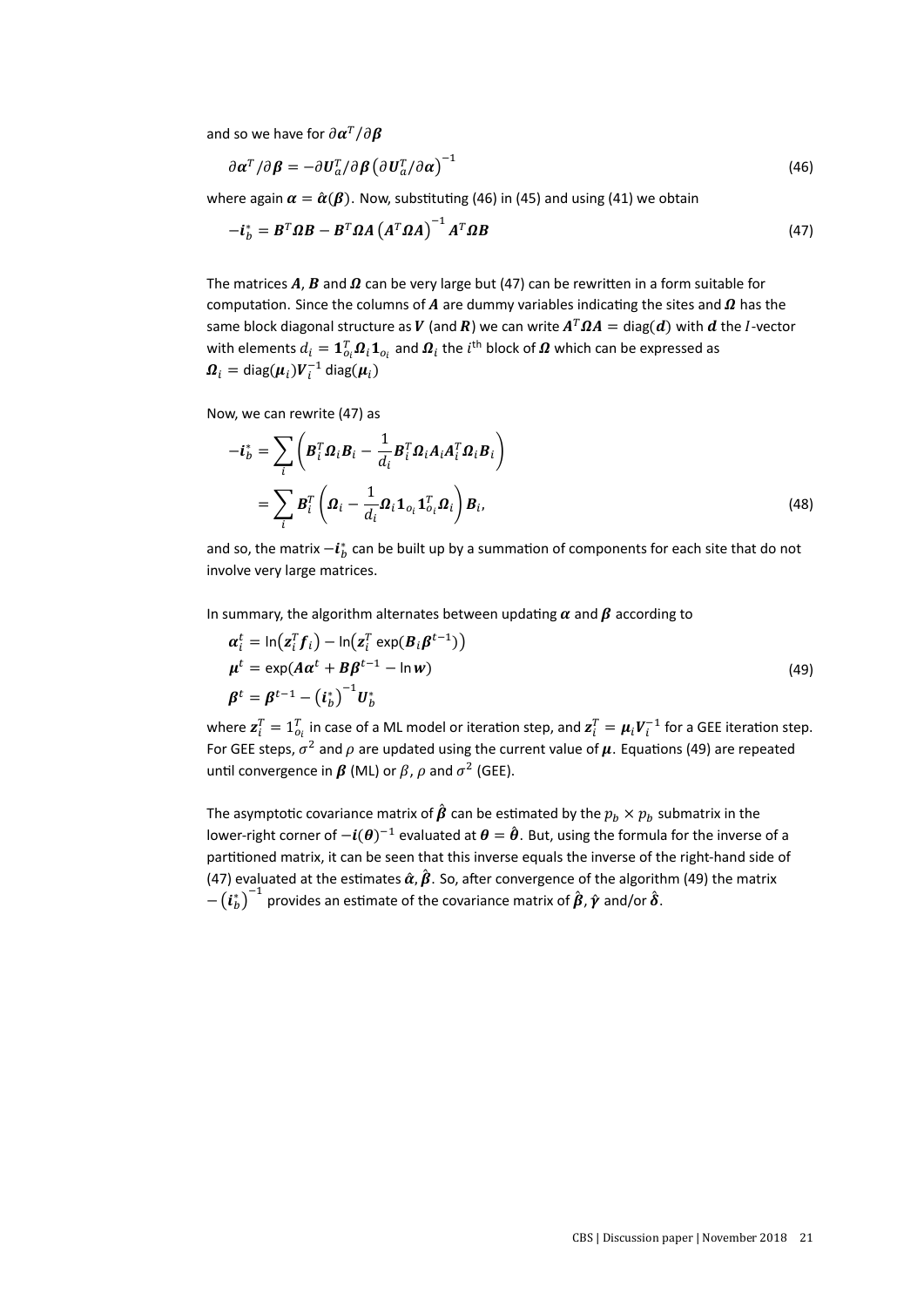# **4 Model variants and extensions**

### **4.1 Stepwise refinement**

If the slope parameters (or, if covariates are present, the effects of covariates on the slope) before and after a certain changepoint do not differ significantly, one may wish to delete that changepoint in order to obtain a more parsimonious model, which has less parameters than the original model, without compromising the explanatory power. After refitting the reduced model one may again wish to delete a certain changepoint and so on. In rtrim a stepwise model selection procedure is implemented for this purpose. This procedure repeats the following steps:

- 1. Wald statistics for the difference of the parameters before and after each changepoint and their associated significance levels are calculated. If the largest significance level exceeds a certain threshold value (probability to remove,  $P_R$ , default value is 0.20) the corresponding changepoint is removed from the model.
- 2. For all removed changepoints except the last one, a score statistic is calculated to assess the significance of the difference in parameters before and after the changepoint. If the smallest significance level is smaller than a threshold value (probability to enter,  $P_E$ , default value is 0.15) the changepoint is added to the model.

The procedure stops if no changepoints can be either removed or added.

### **4.1.1 Score test**

The score test mentioned above is a test for the significance of additional parameters that could be added to a model. The test can be performed without actually having to estimate the extended model that includes these additional parameters. This is especially an advantage for forward stepwise model selection procedures where the significance of a number of possible additional parameters is evaluated before adding the most significant one to the model.

The score test for testing if  $r$ -parameters among a larger set of  $p$ -parameters are significantly different from zero, is obtained as follows. Let the  $p$ -vector with parameters be partitioned as  $\beta_p = (\beta_q, \beta_r)$ . Where  $\beta_q$  are unrestricted parameters and  $\beta_r$  are parameters restricted to be zero under the null hypothesis. To estimate  $\beta_p$  under the null hypothesis, we estimate  $\beta_q$  in a reduced model that does not contain the restricted parameters and then add zeroes for the restricted parameters, thus we obtain  $\hat{\bm{\beta}}_p=(\hat{\bm{\beta}_q},\bm{0}_r)$ . Using  $\hat{\bm{\beta}}_p$  we can evaluate the score vector and Hessian matrix under  $H_0$  resulting in, using the notation of section 3.4,  $\bm U_b^*(\hat{\bm\beta}_p)$  and  $\bm i_b^*(\hat{\bm\beta}_p)$ , respectively.

The score statistic for testing  $H_0: \boldsymbol{\beta}_r = 0$  is then given by (see, e.g. Cox and Hinkley, 1974, Ch. 9):

$$
S(\boldsymbol{\beta}_r) = \boldsymbol{U}_b^* (\hat{\boldsymbol{\beta}}_p)^T [-\boldsymbol{i}_b^* (\hat{\boldsymbol{\beta}}_p)]^{-1} \boldsymbol{U}_b^* (\hat{\boldsymbol{\beta}}_p)
$$
(50)

But  $\bm U_b^*(\hat{\bm\beta}_p)=[\bm U_b^*(\hat{\bm\beta}_q),\bm U_b^*(\hat{\bm\beta}_r)]=[\bm 0,\bm U_b^*(\hat{\bm\beta}_r)]$ , because of the maximisation with respect to the unrestricted parameters  $\pmb{\beta}_q.$  Now, if we denote, for ease of notation,  $[-\pmb t_b^*(\hat{\pmb{\beta}}_p)]^{-1}$  by  $\pmb{V}$  and we partition this matrix conformably with the partitioning  $\beta_p = (\beta_q, \beta_r)$ , we can write the score statistic as

$$
S(\boldsymbol{\beta}_r) = \begin{bmatrix} 0 & \boldsymbol{U}_b^*(\hat{\boldsymbol{\beta}}_r) \end{bmatrix}^T \begin{bmatrix} \boldsymbol{V}_{q,q} & \boldsymbol{V}_{q,r} \\ \boldsymbol{V}_{r,q} & \boldsymbol{V}_{r,r} \end{bmatrix} \begin{bmatrix} 0 \\ \boldsymbol{U}_b^*(\hat{\boldsymbol{\beta}}_r) \end{bmatrix} = \boldsymbol{U}_b^*(\hat{\boldsymbol{\beta}}_r)^T \boldsymbol{V}_{r,r} \boldsymbol{U}_b^*(\hat{\boldsymbol{\beta}}_r)
$$
(51)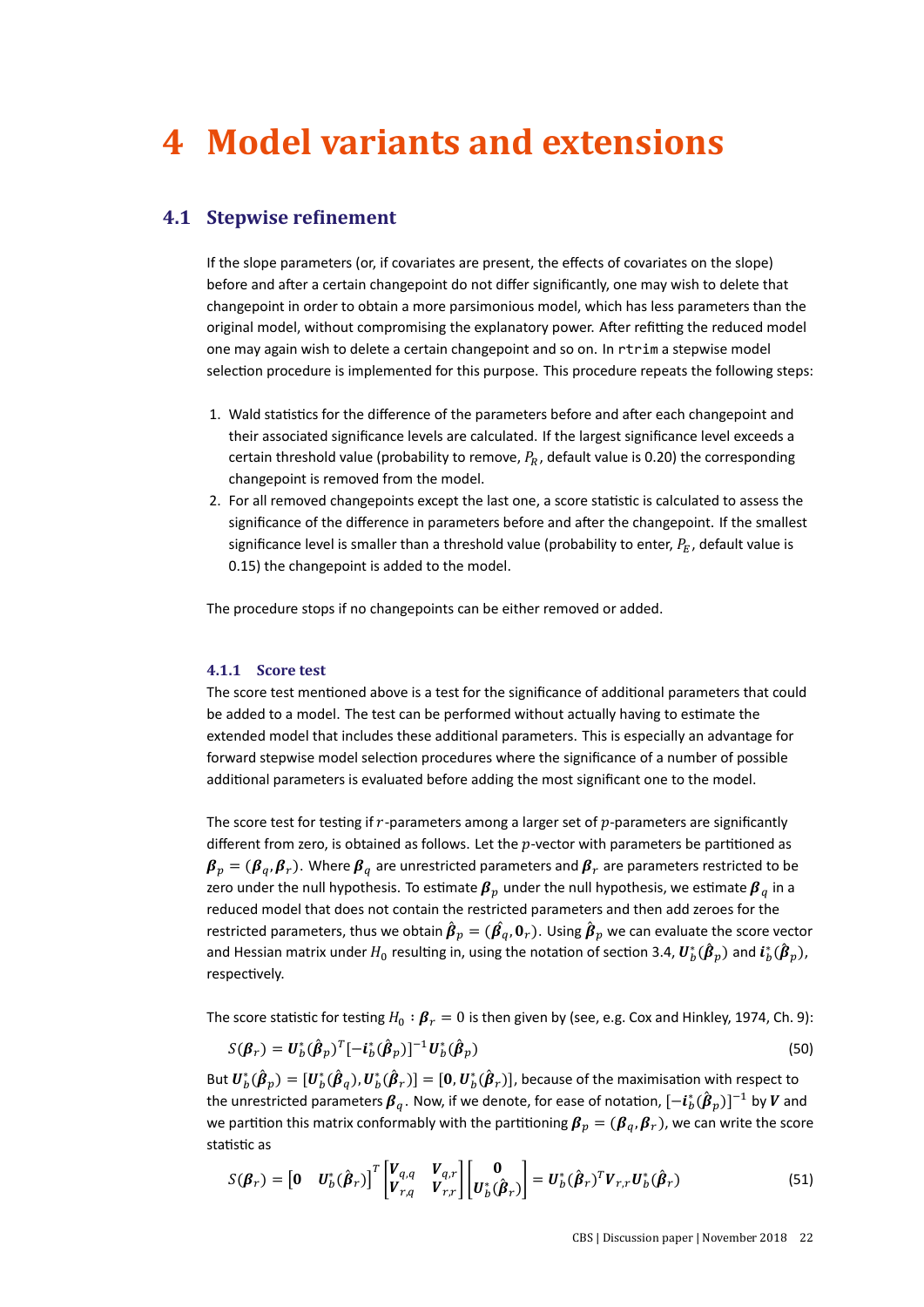### **4.2 Reparameterization of the time effects model**

Here we consider the reparameterization of the time-effects model in terms of a model with a linear trend and deviations from this linear trend for each time point. The time-effects model is given by

$$
\ln \mu_{ij} = \alpha_i + \gamma_j,\tag{52}
$$

with  $\gamma_j$  the effect for time  $j$  on the log-expected counts and  $\gamma_1\equiv 0$ . This reparameterization can be expressed as

$$
\ln \mu_{ij} = \alpha_i^* + \beta^* d_j + \gamma_j^*,
$$
\n<sup>(53)</sup>

with  $d_i = j - \overline{j}$  and  $\overline{k}j$  the mean of the integers  $j$  representing the time points.

The parameter  $\alpha_i^*$  is the intercept and the parameter  $\beta^*$  is the slope of the least squares regression line through the *J* log-expected time counts in site *i* and  $\gamma_j^*$  can be seen as the residuals of this linear fit. From regression theory we have that the 'residuals'  $\gamma^*_j$  sum to zero and are orthogonal to the explanatory variable, i.e.,

$$
\sum_{j} \gamma_{j}^{*} = 0 \tag{54a}
$$

and

$$
\sum_{j} d_j \gamma_j^* = 0. \tag{54b}
$$

Using these constraints we obtain the equations:

$$
\ln \mu_{ij} = \alpha_i^* + \beta^* d_j + \gamma_j^* = \alpha_i + \gamma_j \tag{55}
$$

$$
\sum_{j} \ln \mu_{ij} = J\alpha_j^* = J\alpha_i + \sum_{j} \gamma_j \tag{56}
$$

$$
\sum_{j} d_j \ln \mu_{ij} = \beta^* \sum_{j} d_j^2 = \sum_{j} d_j \gamma_j,
$$
\n(57)

where (55) is the re-parameterization equation itself and (56) and (57) are obtained by using the constraints.

From (56) we have that  $\alpha_i^* = \alpha_i + \frac{1}{l}$  $\frac{1}{J}\sum_j \gamma_j$ . Now, by using the equations (55) thru (57) and defining  $D = \sum_j d_j^2$  , we can express the parameters  $\beta^*$  and  $\gamma^*$  as functions of the parameters  $\gamma$ as follows:

$$
\beta^* = \frac{1}{D} \sum_j d_j \gamma_j,
$$
  
\n
$$
\gamma_j^* = \alpha_i + \gamma_j - \alpha_i^* - \beta^* d_j \quad \text{(using (55))}
$$
  
\n
$$
= \alpha_i - \left(\alpha_i + \frac{1}{J} \sum_j \gamma_j\right) + \gamma_j - d_j \frac{1}{D} \sum_j d_j \gamma_j
$$
  
\n
$$
= \gamma_j - \frac{1}{J} \sum_j \gamma_j - d_j \frac{1}{D} \sum_j d_j \gamma_j.
$$
\n(59)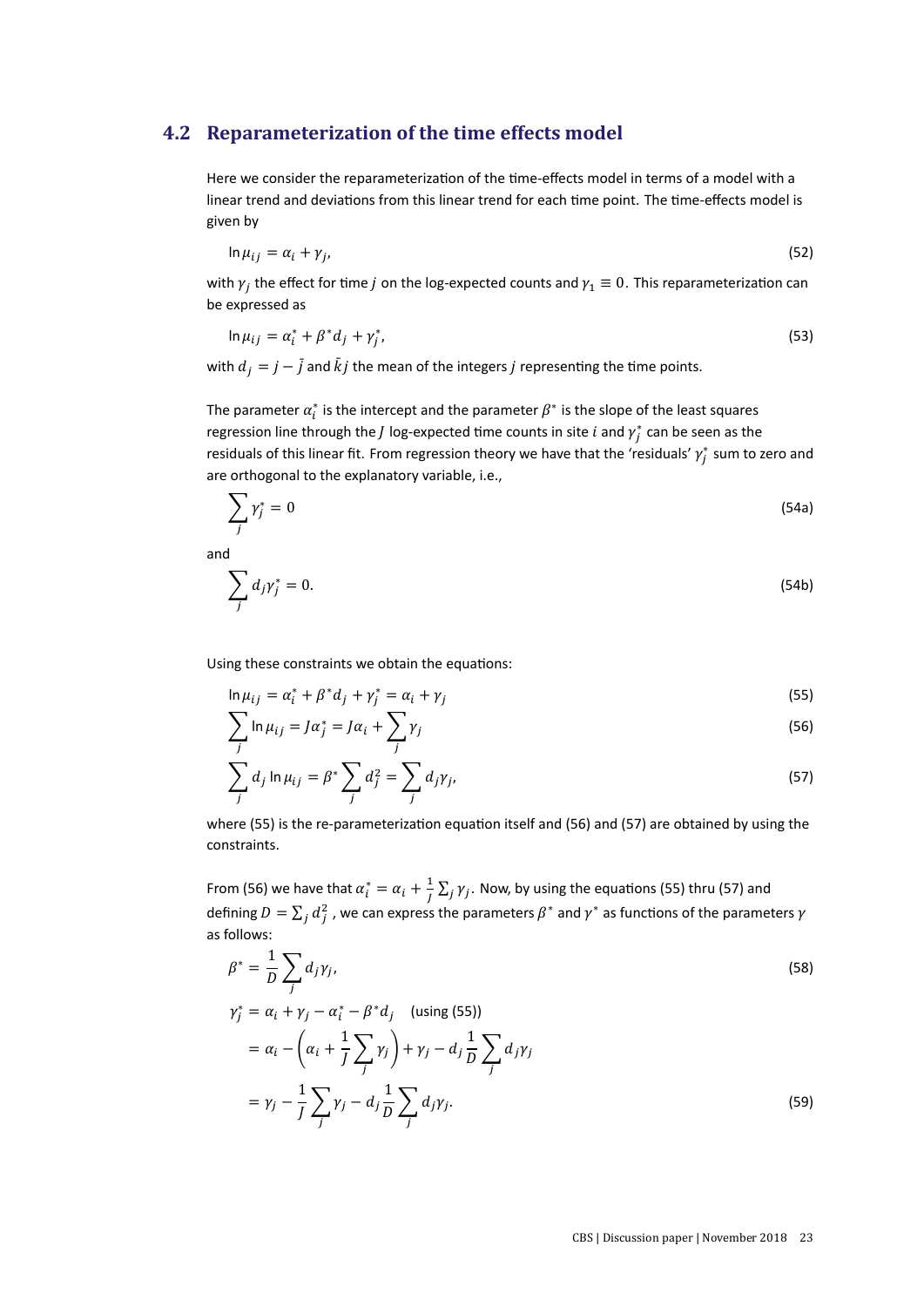Since  $\beta^*$  and  $\gamma_j^*$  are linear functions of the parameters  $\gamma_j$  they can be expressed in matrix notation by

$$
\begin{pmatrix} \beta^* \\ \gamma^* \end{pmatrix} = T\gamma, \tag{60}
$$

with  $\bm{\gamma}^*=(\gamma_1^*,\ldots,\gamma_J^*)$ ,  $\bm{\gamma}=(\gamma_1,\ldots,\gamma_J)$  and  $\bm{T}$  the  $(J+1)\times J$  transformation matrix that transforms  $\gamma$  to  $(\beta^*, \gamma^*)$ . From (58) and (59) it follows that the elements of  $T$  are given by:

$$
T_{(1,j)} = \frac{d_j}{D}
$$
 (for  $i = 1; j = 1, ..., J$ )  
\n
$$
T_{(i,j)} = 1 - \frac{1}{j} - \frac{1}{D}d_{i-1}d_j
$$
 (for  $i = 2, ..., J + 1; j = 1, ..., J; i - 1 = j$ )  
\n
$$
T_{(i,j)} = -\frac{1}{j} - \frac{1}{D}d_{i-1}d_j
$$
 (for  $i = 2, ..., J + 1; j = 1, ..., J; i - 1 \neq j$ )

The covariance matrix of the transformed parameter vector can now be obtained from the covariance matrix of  $\gamma$  as

$$
cov\begin{pmatrix} \beta^* \\ \gamma^* \end{pmatrix} = cov(T\gamma) = T cov(\gamma)T^T.
$$
 (61)

### **4.2.1 Wald-test for deviations from linear trend**

∗

To test for the significance of the deviations of the linear trend, we can test the hypothesis  $H_0: \gamma^* = \mathbf{0}$ . To test this  $H_0$  we must take into account that two of the  $\gamma^*$ -parameters are redundant in the sense that any subset of 2 of the  $\gamma^*$ -parameters can be obtained from the remaining  *ones by using the two linear constraint equations (54). In particular, the values* of any subset of 2 parameters are zero if the remaining  $J-2$  ones are. Therefore, testing  $\gamma^*=0$ is equivalent to testing  $\boldsymbol{\gamma}^*_{J-2} = \boldsymbol{0}$ , with  $\boldsymbol{\gamma}^*_{J-2}$  a vector consisting of some subset of  $J-2$  of the elements of  $\gamma^*$ . The Wald-statistic for  $H_0$  :  $\gamma^*_{J-2} = \mathbf{0}$  is given by

$$
W_{\boldsymbol{v}_{J-2}^*} = (\boldsymbol{v}_{J-2}^*)^T \operatorname{var}(\boldsymbol{v}_{J-2}^*)^{-1} \boldsymbol{v}_{J-2}^*,
$$
\n(62)

which is independent of the choice of the subset of  $J-2\gamma^*$ -parameters. This statistic is asymptotically  $\chi^2$  distributed with  $J-2$  degrees of freedom.

Alternatively, we could retain the complete  $\gamma^*$ -vector and the corresponding covariance matrix to define a Wald-statistic. In that case, a generalized inverse must be used since the covariance-matrix of  $\gamma^*$  is a singular matrix, with rank  $J-2$  (See e.g. Harville, 1997, Chapter 9). This approach would, however, lead to the same results as using (62).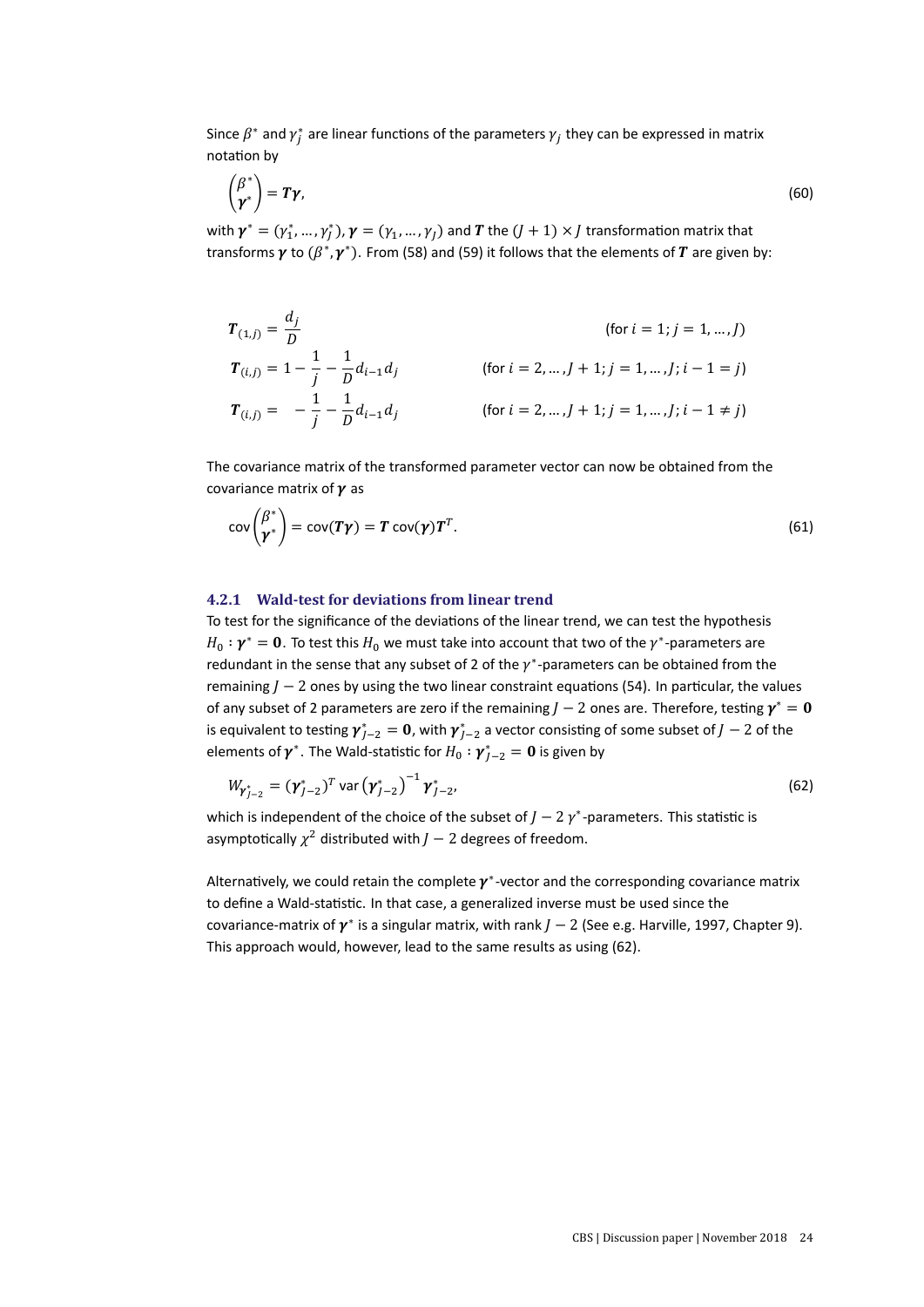## **5 Uncertainty analysis**

The most important parameters produced by rtrim are the time-totals and, especially, the indices that are derived from them. In this subsection we describe how the covariance matrix of the time-totals is estimated and how the covariance matrix of the indices is derived from that matrix. For the calculation of these covariance matrices we must distinguish between model-based and imputed time-totals and indices (see, subsection 2.1). In subsections 5.2.1 and 5.2.2 we describe the covariance estimator for the model-based and imputed time-totals, respectively, and in subsection 5.3 we show how the variance of indices can be derived from the variance of time-totals.

## **5.1 Intermezzo: Standard error of multiplicative parameters and the delta-method**

The multiplicative parameters are simple transformations of the additive parameters. If we let  $\theta$ denote an additive scalar parameter, then the corresponding multiplicative scalar parameter,  $t$ say, can be expressed as a function of the additive parameter by  $t = f(\theta)$ , with  $f = \exp(.)$ .

The variance of the multiplicative parameters can be approximated by the use of the delta method (see, e.g. Agresti, 1990, ch. 12 or Särndal et al., 1992, ch. 5). This method is based on approximating the function  $f(\hat{\theta})$  by the first two terms of the Taylor series expansion around the true value  $\theta$ :

$$
f(\hat{\theta}) = f(\theta) + f'(\theta)(\hat{\theta} - \theta),
$$

with  $f'(\theta)$  the derivative of f w.r.t.  $\theta$ . The variance of this approximation is

$$
var(\hat{t}) = var(f(\hat{\theta})) = (f'(\theta))^2 var(\hat{\theta}).
$$
\n(63)

For the function  $f = \exp(\cdot)$ , that transforms the additive parameters into the multiplicative ones, this variance approximation leads to the variance estimator

$$
var(\hat{t}) = \hat{t}^2 var(\hat{\theta}),
$$
\n(64)

so that the standard error of a multiplicative parameter can simply be estimated by the standard error estimate of the additive parameter times the estimated value of the multiplicative parameter.

There is a straightforward generalisation of the Taylor-series approximation, and corresponding variance estimator, for a (vector- or scalar-valued) function of a vector-valued random variable. In particular, if t is a function  $f(\theta)$  of  $\theta$ , with  $\theta$  a vector and t either a vector or a scalar, the first two terms of the Taylor-series expansion are

$$
f(\hat{\boldsymbol{\theta}}) = f(\boldsymbol{\theta}) + \mathbf{D}(\hat{\boldsymbol{\theta}} - \boldsymbol{\theta})
$$
\n(65)

with  $\mathbf{D} = \partial f(\mathbf{\theta})/\partial \mathbf{\theta}$  and the covariance matrix of  $\mathbf{t}$  can be expressed as

$$
cov(t) = D cov(\theta)D^{T},
$$
\n(66)

with cov( $\theta$ ) the covariance matrix of  $\theta$ , a result which will be used repeatedly in the sections below.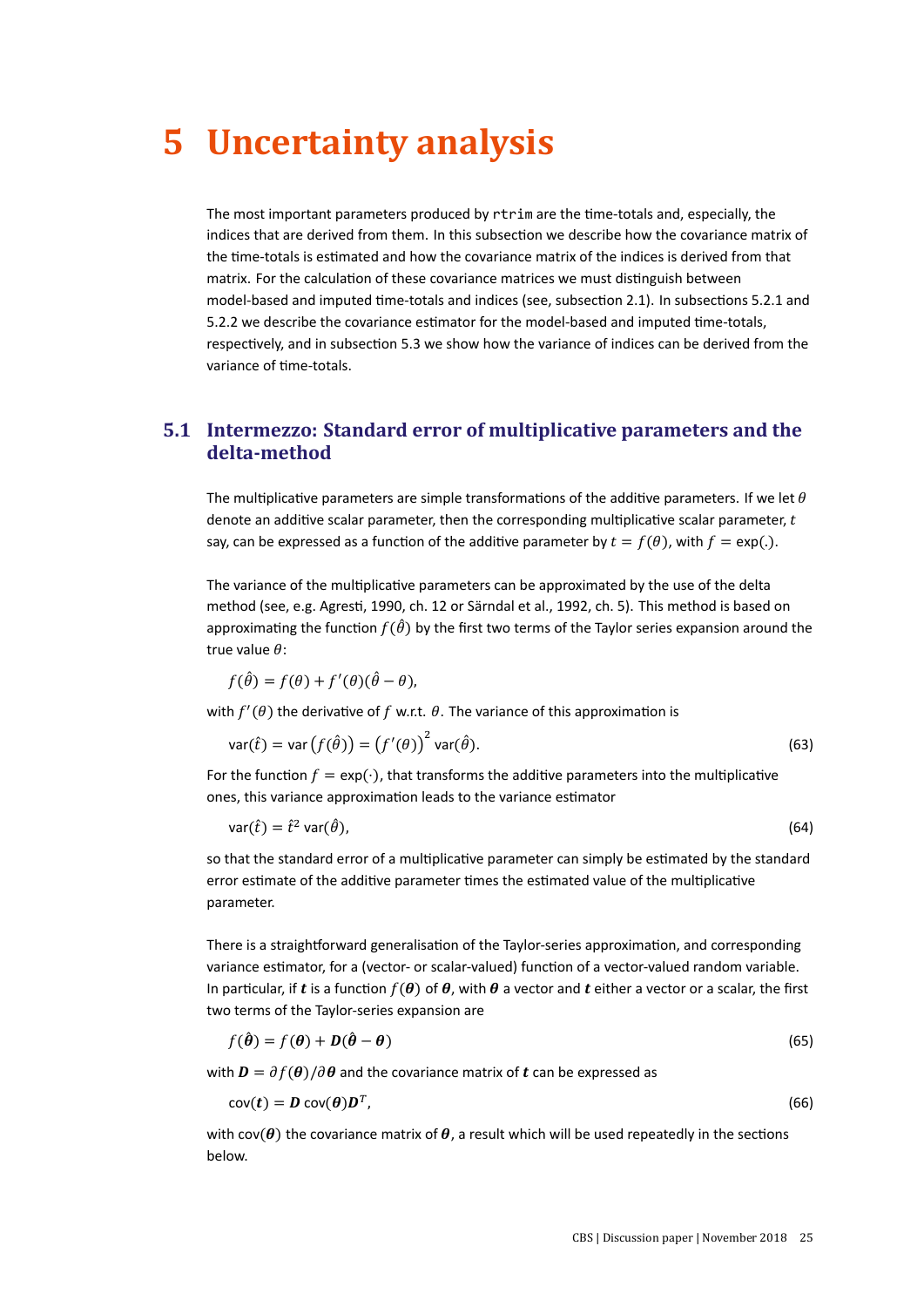## **5.2 Standard errors of time-totals**

### **5.2.1 Standard errors of model based time-totals**

Starting with model based time totals, these are defined as the total estimated counts for a given year  $j$  aggregated over all sites  $i$ :

$$
\hat{t}_j = \sum_{i(m)} \hat{\mu}_{ij(m)} \tag{67}
$$

or, vectorizing,

$$
\hat{\boldsymbol{t}} = \boldsymbol{C}\hat{\boldsymbol{\mu}} \tag{68}
$$

where  $\hat{\bm{t}}$  is a  $J$ -vector, and  $J\times IJ$  matrix  $\bm{C}$  is defined as  $\bm{C}=(\bm{I}_J,\bm{I}_J,...,\bm{I}_J)$ , with  $\bm{I}_J$  an  $J\times J$  identity matrix, and the number of identity matrices equal to the number of sites  $I$ .

The covariance matrix of the estimated time-totals can then be expressed as

$$
var(\hat{t}) = C \operatorname{var}(\hat{\mu}) C^{T} = CD \operatorname{var}(\hat{\theta}) D^{T} C^{T}
$$
  
= C \operatorname{diag}(\hat{\mu}) X \operatorname{var}(\hat{\theta}) X^{T} \operatorname{diag}(\hat{\mu}) C^{T} (69)

where we have used the usual Taylor-series variance approximation var $(\hat{\mu}) = \bm{D}$  var $(\hat{\bm{\theta}}) \bm{D}^T$ , with  $\boldsymbol{D}=\partial\boldsymbol{\mu}/\partial\boldsymbol{\theta}^T$  (see section 5.1 and the paragraph following Eqn (30)).

To compute the standard errors of the model based time-totals according to (69) we need the covariance matrix of the complete estimated parameter vector  $\theta$ . This matrix is not easy to compute because it requires inversion of a very large matrix, as pointed out in section 3.2. An alternative formula for var $(\hat{\boldsymbol{t}})$  that is suitable for computation will be derived in this subsection.

Consider the partitioned form (41) of  $\mathbf{i}(\theta)$ , which can be re-expressed as

$$
\boldsymbol{i}(\boldsymbol{\theta}) = \left[\begin{array}{c|c} A^T \Omega A & A^T \Omega B \\ \hline B^T \Omega A & B^T \Omega B \end{array}\right] = \left[\begin{array}{c|c} \boldsymbol{i}_{aa} & \boldsymbol{i}_{ab} \\ \hline \boldsymbol{i}_{ab}^T & \boldsymbol{i}_{bb} \end{array}\right] \tag{70}
$$

with  $\Omega = \text{diag}(\mu)V^{-1}$  diag( $\mu$ ).

The inverse of this partitioned matrix can be expressed as (Rao, 1973, page 33)

$$
\boldsymbol{i}(\boldsymbol{\theta})^{-1} = \begin{bmatrix} \boldsymbol{i}_{aa}^{-1} + \boldsymbol{F} \boldsymbol{E}^{-1} \boldsymbol{F}^T & -\boldsymbol{F} \boldsymbol{E}^{-1} \\ -\boldsymbol{E}^{-1} \boldsymbol{F}^T & \boldsymbol{E}^{-1} \end{bmatrix} = \begin{bmatrix} \boldsymbol{\Phi}_{11} & \boldsymbol{\Phi}_{12} \\ \boldsymbol{\Phi}_{21} & \boldsymbol{\Phi}_{22} \end{bmatrix}
$$
(71)

where

$$
\mathbf{i}_{aa} = A^T \Omega A = \text{diag}(\mathbf{d}),
$$
  

$$
\mathbf{E} = \mathbf{i}_{bb} - \mathbf{i}_{ab}^T \mathbf{i}_{aa}^{-1} \mathbf{i}_{ab} = \mathbf{i}_{\beta}^*
$$

and

$$
\boldsymbol{F} = \boldsymbol{i}_{aa}^{-1} \boldsymbol{i}_{ab} = \text{diag}(\boldsymbol{d})^{-1} \boldsymbol{A}^T \boldsymbol{\Omega} \boldsymbol{B} = \begin{bmatrix} d_1^{-1} \boldsymbol{w}_1^T \boldsymbol{B}_1 \\ \vdots \\ d_I^{-1} \boldsymbol{w}_I^T \boldsymbol{B}_I \end{bmatrix},
$$

with

$$
\mathbf{w}_i = \mathbf{1}_{0_i}^T \mathbf{\Omega}_i = \sum_j (\mu_i^{\frac{1}{2}})_j (\mu_i^{\frac{1}{2}})_k (\mathbf{R}_i)_{jk}
$$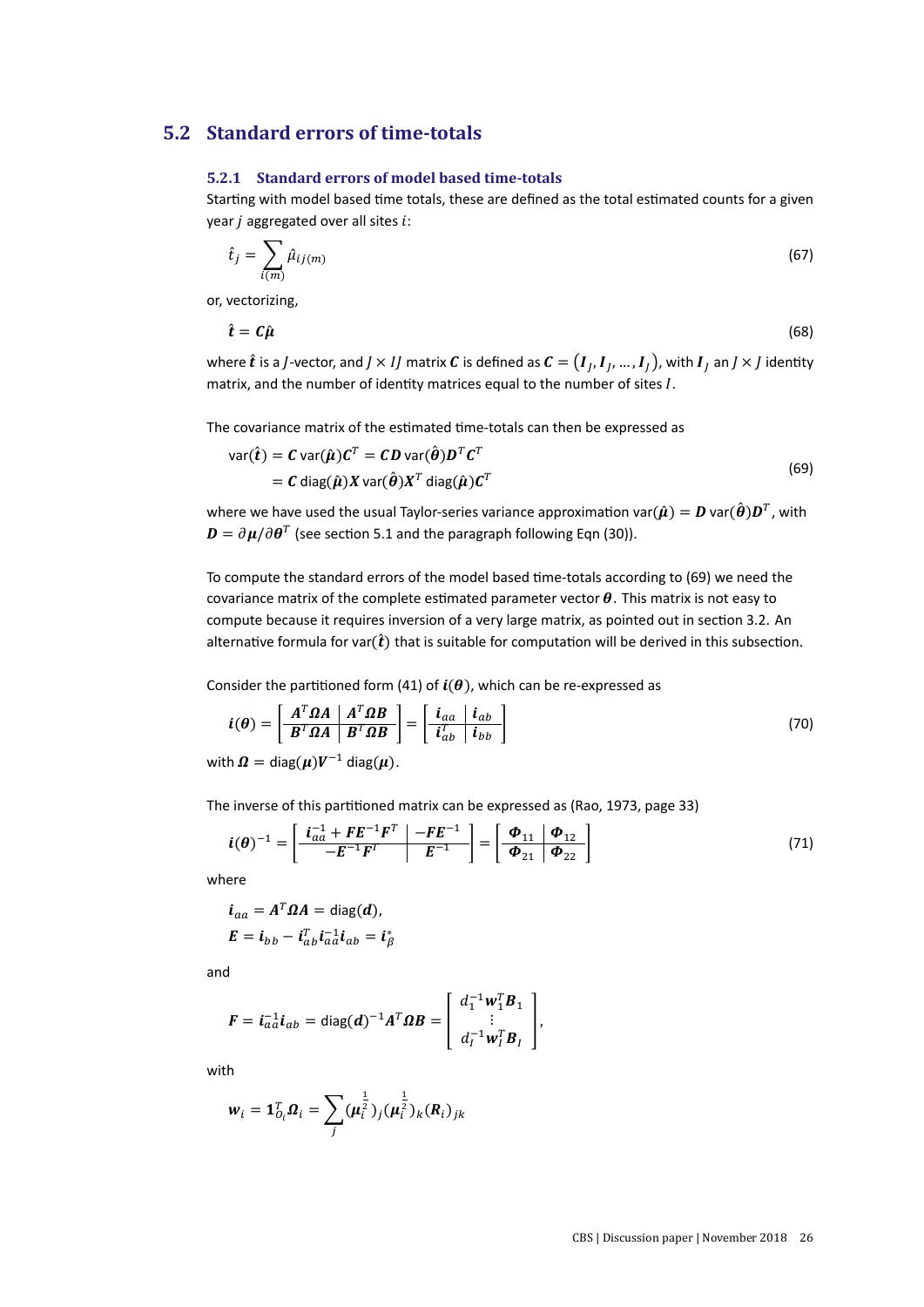$$
d_i = \mathbf{1}_{O_i}^T \mathbf{w}_i
$$

From this representation we see that we only need the inverse of  $E$  (which is already produced by the algorithm) and the inverse of  $i_{aa}$  (which is a diagonal matrix) in order to calculate the inverse of  $\mathbf{i}(\boldsymbol{\theta})$ .

The covariance matrix of the estimated time-totals can now be expressed as

$$
\begin{split}\n\text{var}(\hat{\boldsymbol{t}}) &= C \operatorname{diag}(\boldsymbol{\mu}) X \, \text{var}(\hat{\boldsymbol{\theta}}) X^T \, \text{diag}(\boldsymbol{\mu}) C^T \\
&= C \operatorname{diag}(\boldsymbol{\mu}) \left[ A \boldsymbol{\Phi}_{11} A^T + B \boldsymbol{\Phi}_{21} A^T + A \boldsymbol{\Phi}_{12} B^T + B \boldsymbol{\Phi}_{22} B^T \right] \text{diag}(\boldsymbol{\mu}) C^T \\
&= G \boldsymbol{\Phi}_{11} G^T + H \boldsymbol{\Phi}_{21} G^T + G \boldsymbol{\Phi}_{12} H^T + H \boldsymbol{\Phi}_{22} H^T \\
&= G \text{diag}(d)^{-1} G^T + G F E^{-1} (G F)^T - H E^{-1} (G F)^T - G F E^{-1} H^T + H E^{-1} H^T \\
&= G \text{diag}(d)^{-1} G^T + (G F - H) E^{-1} (G F - H)^T\n\end{split} \tag{72}
$$

with  $G = C \text{ diag}(\mu) A$  and  $H = C \text{ diag}(\mu) B$ .

To compute the covariance matrix (72) the following expressions for the elements of the  $J \times I$ matrix  $\bm{G}$ , the  $J\times p_b$  matrix  $\bm{G}\bm{H}$ , the  $J\times p_b$  matrix  $\bm{H}$  and the  $J\times J$  matrix  $\bm{G}$ diag $(\bm{d})^{-1}\bm{G}^T$  are used:

$$
G_{ji} = \mu_{ij},\tag{73}
$$

$$
(\boldsymbol{G}\boldsymbol{F})_{jk} = \sum_{i} \mu_{ij} \boldsymbol{F}_{ik}, \tag{74}
$$

$$
\boldsymbol{H}_{jk} = \sum_{i} (\boldsymbol{B}_{i})_{jk} \mu_{ij} \tag{75}
$$

$$
(\mathbf{G}\mathrm{diag}(\mathbf{d})^{-1}\mathbf{G}^{T})_{jk} = \sum_{i} \mu_{ij} \mu_{ik} d_{i}^{-1}.
$$
 (76)

So, the matrices  $\bm{G} \bm{F} - \bm{H}$  and  $\bm{G}$ diag $(\bm{d})^{-1} \bm{G}^T$  can be obtained by a summation over sites.

In case of monthly data, the expressions for  $\bm{G}$  and  $\bm{G}$ diag $(\bm{d})^{-1}\bm{G}^T$  changes to

$$
G_{ji} = \sum_{m} \mu_{ijm}
$$

$$
(GF)_{jk} = \sum_{i} G_{ji} F_{ik}
$$

$$
H_{jk} = \sum_{i} \sum_{m} (B_{im})_{jk} \mu_{ijm}
$$

$$
(G \text{diag}(d)^{-1} G^{T})_{jk} = \sum_{i} G_{ji} G_{ik} d_{i}^{-1}
$$

where  $\bm{B}_{im}$  the subblock of  $\bm{B}_l$  representing the  $\beta$  parameters corresponding to month  $m$ . For  $m = 1$  these are rows 1, ..., *J*, for  $m = 2$  rows  $(J + 1)$ , ..., 2*J*, etc.

### **5.2.2 Standard error of imputed time-totals**

The  $J$ -vector with imputed time-totals can be written as

$$
\tilde{\boldsymbol{t}} = \boldsymbol{C} \boldsymbol{f}^+ = \boldsymbol{C}_o \boldsymbol{f} + \boldsymbol{C}_x \hat{\boldsymbol{\mu}}_x, \tag{77}
$$

and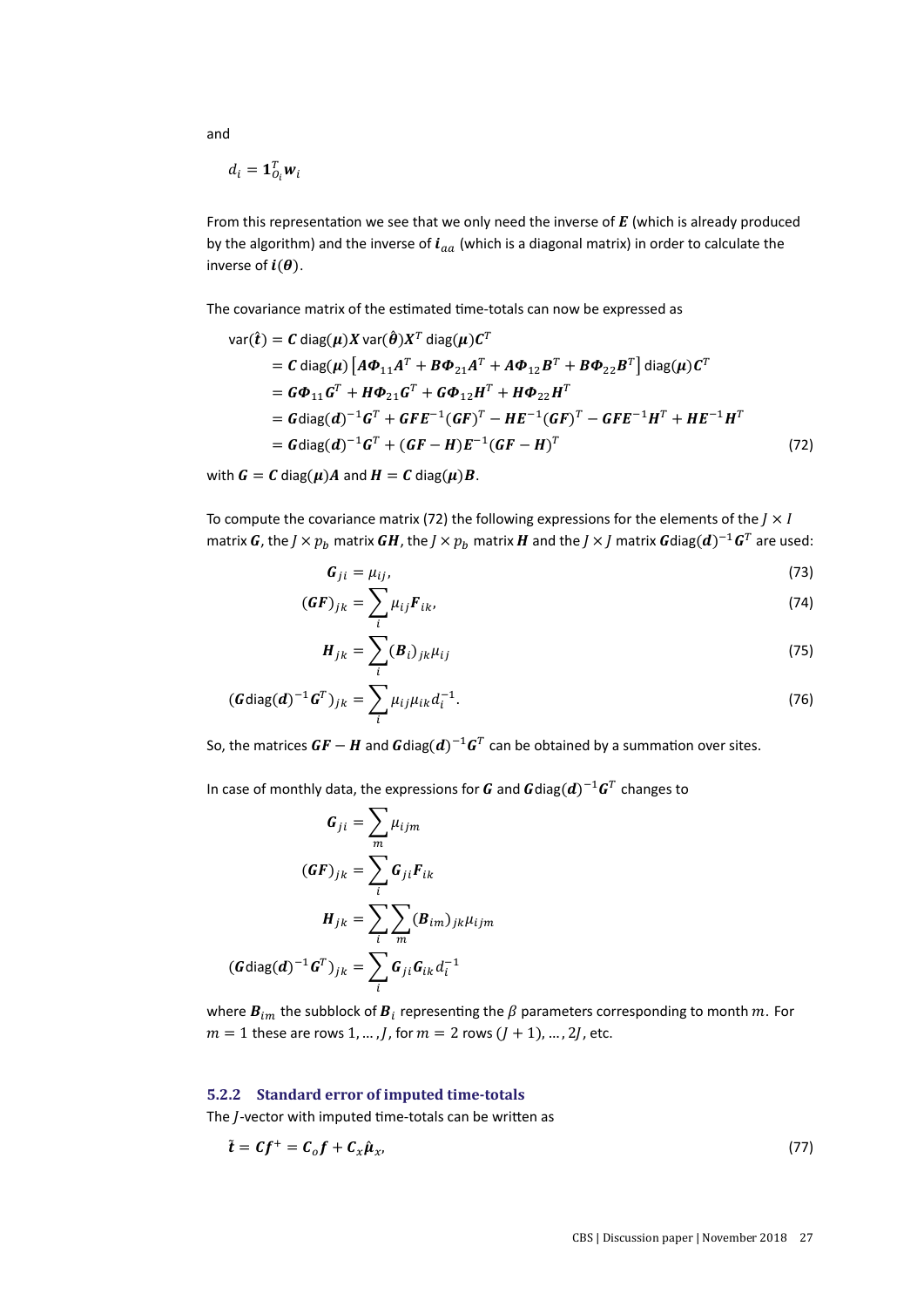where  $f^+$  denotes the vector containing the imputed counts with elements given by

$$
f_{ij(m)}^{+} = \begin{cases} f_{ij(m)} & \text{if observed} \\ \mu_{ij(m)} & \text{otherwise} \end{cases}
$$

The vector  $f^+$  is split up in two parts: a vector  $f$  containing the observed elements and a vector  $\hat{\mu}_x$  with the estimated values for the missing observations. The matrix C is split up accordingly, into a matrix  $\bm{\mathcal{C}}_o$  containing the columns of  $\bm{\mathcal{C}}$  corresponding to the observed elements in  $\bm{f^+}$  and a matrix  $\mathcal{C}_\chi$  containing the columns of  $\mathcal C$  corresponding to the missing elements in  $f^+$ .

Now, the covariance matrix of  $\tilde{t}$  can be written as the sum of three  $J \times J$  matrices:

$$
\text{var}(\tilde{\boldsymbol{t}}) = \boldsymbol{C}_o \text{var}(f) \boldsymbol{C}_o^T + 2 \boldsymbol{C}_x \text{cov}(\hat{\boldsymbol{\mu}}_x, f) \boldsymbol{C}_o^T + \boldsymbol{C}_x \text{var}(\hat{\boldsymbol{\mu}}_x) \boldsymbol{C}_x^T. \tag{78}
$$

where we have used that  $\bm{\mathcal{C}}_o$  cov $(\bm{f},\hat{\bm{\mu}}_x)\bm{\mathcal{C}}_x^T = \bm{\mathcal{C}}_x$  cov $(\hat{\bm{\mu}}_x,\bm{f})\bm{\mathcal{C}}_o^T$ .

To evaluate (78) we need estimates of the three covariance matrices var( $f$ ), var( $\hat{\boldsymbol{\mu}}_{\chi}$ ) and cov( $(\hat{\mu}_x, f)$ . Using previous results, var(f) and var( $(\hat{\mu})$  are relatively easy to obtain but cov( $(\hat{\mu}_x, f)$ needs some further linear approximations.

To obtain the covariance between the observed counts f and the estimated missing counts  $\hat{\mu}_x$ we first express the estimated expected counts as a function of the estimated parameters  $\hat{\boldsymbol{\theta}}$  by the Taylor-series approximation according to (65):

$$
\hat{\boldsymbol{\mu}}_{\mathbf{x}} \approx \boldsymbol{\mu}_{\mathbf{x}} + \boldsymbol{D}_{\mathbf{x}} (\hat{\boldsymbol{\theta}} - \boldsymbol{\theta}), \tag{79}
$$

since  $\bm{D}_\chi = \partial\mu_\chi/\partial\bm{\theta}.$  Next we use a Taylor-series approximation of the GEE estimating equation (30) to express the parameter estimate  $\hat{\theta}$  as a function of the observed counts, leading to

$$
U(\hat{\theta}) = D_0^T V^{-1} (f - \hat{\mu}_o)
$$
  
\n
$$
\approx U(\theta) + (\partial U(\theta)/\partial \theta)(\hat{\theta} - \theta)
$$
  
\n
$$
= D_0^T V^{-1} (f - \mu_o) - D_0^T V^{-1} D_0 (\hat{\theta} - \theta),
$$

and hence,

$$
\hat{\boldsymbol{\theta}} - \boldsymbol{\theta} = (\boldsymbol{D}_o^T \boldsymbol{V}^{-1} \boldsymbol{D}_o)^{-1} \boldsymbol{D}_o^T \boldsymbol{V}^{-1} (\boldsymbol{f} - \boldsymbol{\mu}_o),
$$

which, after substituting in (79), results in an expression for  $\hat{\mu}_x$  as a function of  $f$ :

$$
\hat{\boldsymbol{\mu}}_x - \boldsymbol{\mu}_x = \boldsymbol{D}_x (\boldsymbol{D}_o^T \boldsymbol{V}^{-1} \boldsymbol{D}_o)^{-1} \boldsymbol{D}_o^T \boldsymbol{V}^{-1} (\boldsymbol{f} - \boldsymbol{\mu}_o).
$$

Also,

$$
var(\hat{\boldsymbol{\theta}}) = (\boldsymbol{D}_o^T \boldsymbol{V}^{-1} \boldsymbol{D}_o)^{-1}.
$$

Using these expression we obtain for cov $(\hat{\mu}_x, f)$ 

$$
cov(\hat{\mu}_x, f) = E(\hat{\mu}_x - \mu_x)(f - \mu_o)^T
$$
  
=  $D_x(D_o^T V^{-1} D_o)^{-1} D_o^T V^{-1} E(f - \mu_o)(f - \mu_o)^T$   
=  $D_x(D_o^T V^{-1} D_o)^{-1} D_o^T V^{-1} var(f)$   
=  $D_x var(\hat{\theta}) D_o^T$  (using  $V = var(f)$ ). (80)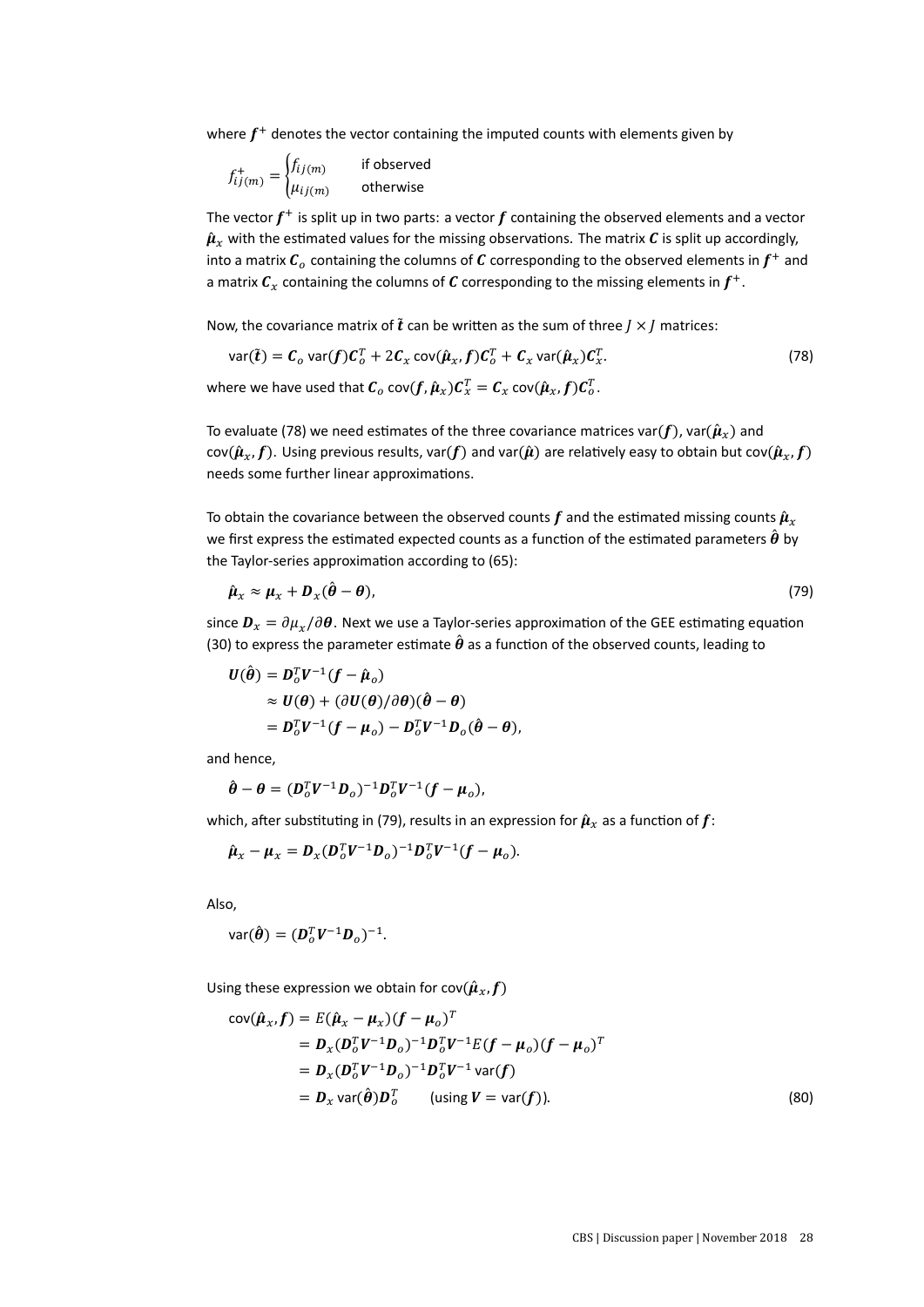Now, by using  $\pmb{C}_x$  var $(\hat{\pmb{\mu}}) \pmb{C}_x^T = \pmb{C}_x \pmb{D}_x$  var $(\hat{\pmb{\theta}}) \pmb{D}_x^T \pmb{C}_x^T$  (analogous to (69)) and by substituting (80) in (78), we have

$$
\begin{aligned}\n\text{var}(\tilde{\boldsymbol{t}}) &= \boldsymbol{C}_o \, \text{var}(f) \boldsymbol{C}_o^T + 2 \boldsymbol{C}_x \boldsymbol{D}_x \, \text{var}(\hat{\boldsymbol{\theta}}) \boldsymbol{D}_o^T \boldsymbol{C}_o^T + \boldsymbol{C}_x \boldsymbol{D}_x \, \text{var}(\hat{\boldsymbol{\theta}}) \boldsymbol{D}_x^T \boldsymbol{C}_x^T, \\
&= \boldsymbol{C}_o \, \text{var}(f) \boldsymbol{C}_o^T + \boldsymbol{C} \boldsymbol{D} \, \text{var}(\hat{\boldsymbol{\theta}}) \boldsymbol{D}_o^T \boldsymbol{C}_o^T - \boldsymbol{C}_o \boldsymbol{D}_o \, \text{var}(\hat{\boldsymbol{\theta}}) \boldsymbol{D}_o^T \boldsymbol{C}_o^T.\n\end{aligned}
$$
\n(81)

The matrix  $\bm{\mathcal{C}}_o$  var $(\bm{f})\bm{\mathcal{C}}_o^T$  can be estimated from the data by using var $(\bm{f})$  as decribed in section 3.3. This estimate depends on the assumptions of possible serial correlation and overdispersion. If serial correlation is assumed to be present, the observed counts within sites are correlated but remain independent across sites, resulting in a block-diagonal structure with blocks corresponding to the sites.

The matrix  $\bm{C}\bm{D}$  var $(\hat{\bm{\theta}})\bm{D}^T\bm{C}^T$  is the covariance matrix of the model based time-totals, the computation of which is described in section 5.2.1. The matrix  $\bm{\mathcal{C}}_o\bm{D}_ovar(\hat{\bm{\theta}})\bm{D}_o^T\bm{\mathcal{C}}_o^T$  can be calculated similarly, by restricting all calculations to the observed counts only.

### **5.2.3 Standard errors with external covariance matrix of counts**

The estimation procedures and standard error estimates in rtrim normally use an estimate of the covariance matrix of the observed counts, based on the user specified options for serial correlation and overdispersion. It is, however, also possible to use a covariance matrix that is completely specified by the user. In this case, the parameters of the models will be estimated by maximum likelihood, that is, using a covariance matrix based on the assumption of independent Poisson distributions for the counts (no serial correlation, variance equal to the expected value). Although this assumption will normally not be in line with the user specified covariance matrix, the parameter estimates remain consistent and the effects on point estimates of using the "wrong" covariance matrix are usually small. This does, however, not hold for the effects on variances and standard errors and for these a correction is necessary that takes the user specified covariance matrix into account. This approach is described by e.g. Royal (1986) and White (1980). The resulting corrected covariance estimator is often called the "sandwich" estimator. This sandwich estimator is applied in rtrim for estimating the covariance of time-totals when a user specified covariance matrix is used and will be described below.

The sandwich covariance estimator is given by

$$
var(\hat{\boldsymbol{\theta}}) = \boldsymbol{i}(\boldsymbol{\theta})^{-1} \boldsymbol{S} \boldsymbol{i}(\boldsymbol{\theta})^{-1}
$$
\n(82)

With  $\mathbf{i}(\theta)^{-1}$  the inverse of the information matrix of the likelihood (compare (32)). This matrix is the covariance matrix of the parameter estimate  $\hat{\theta}$  if the model assumptions underlying the ML-procedure are satisfied (independent Poisson counts). The matrix  $\mathbf{i}(\boldsymbol{\theta})$  in (82) is a special case of the corresponding matrix in the GEE-estimation procedure of section 3.2, obtained by setting the covariance matrix of the observed counts (V) equal to diag( $\mu$ ) in accordance with the independent Poisson assumption.

The matrix  $S$  is the outer product of the score vector (derivative of the log-likelihood), which in this case is:

$$
S = E[XT(f - \mu)(f - \mu)TX]
$$
  
= X<sup>T</sup> var(f)X, (83)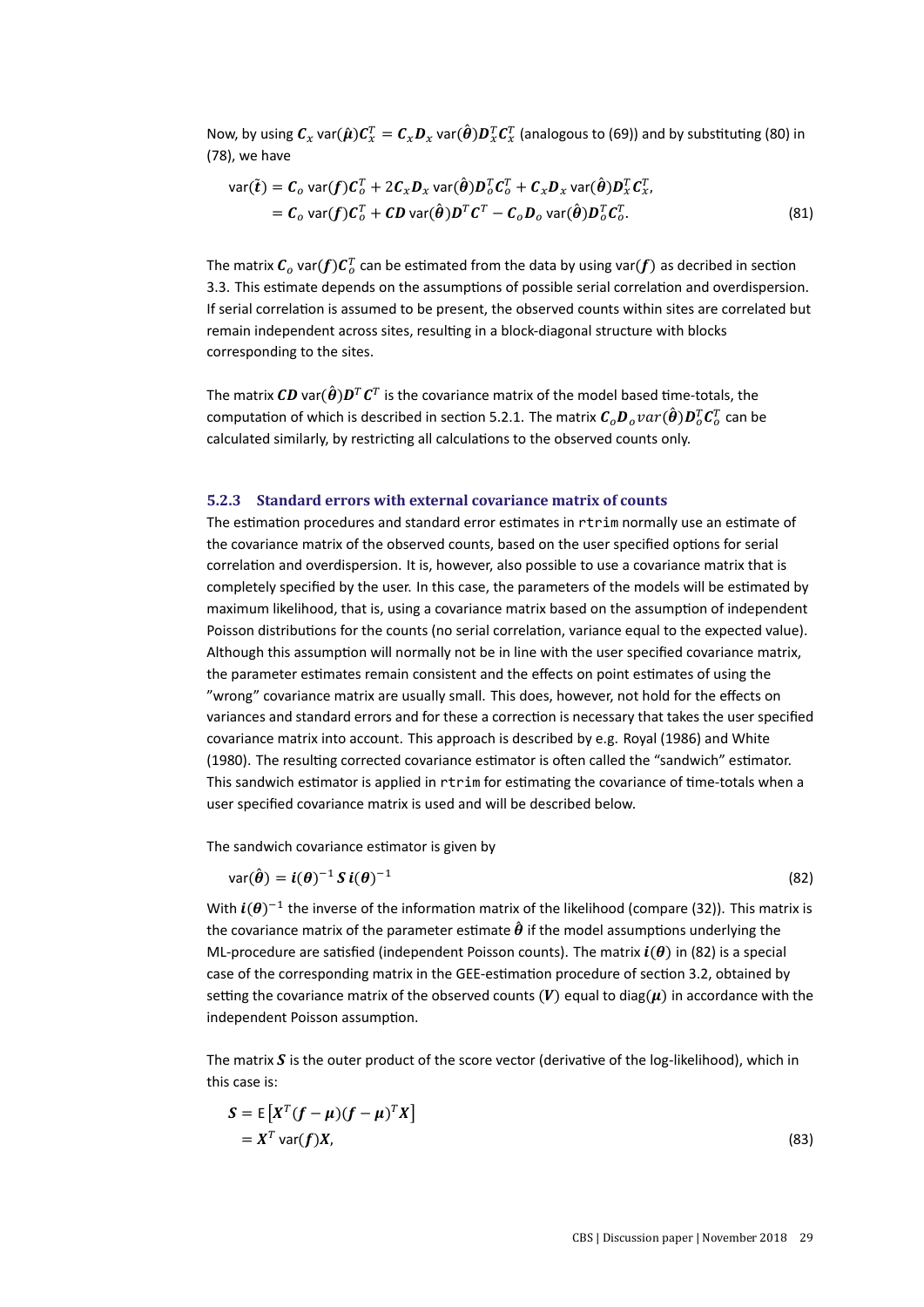with  $f$  the observed counts and  $\mu$  the expected counts corresponding to these observed counts. The covariance matrix of the observed counts var $(f)$  is a block diagonal matrix with elements specified by the user. Using this S we write the covariance matrix of  $\hat{t}$  as:

$$
\text{var}(\hat{\boldsymbol{t}}) = \boldsymbol{C} \text{ diag}(\boldsymbol{\mu}) \boldsymbol{X} \boldsymbol{i}(\boldsymbol{\theta})^{-1} \boldsymbol{X}^T \text{ var}(\boldsymbol{f}) \boldsymbol{X} \boldsymbol{i}(\boldsymbol{\theta})^{-1} \boldsymbol{X}^T \text{ diag}(\boldsymbol{\mu}) \boldsymbol{C}^T
$$
  
=  $\boldsymbol{P} \text{ var}(\boldsymbol{f}) \boldsymbol{P}^T$ , say. (84)

Using the partitioning (70) of  $\mathbf{i}(\boldsymbol{\theta})^{-1}$  and  $\mathbf{X} = [\mathbf{A}, \mathbf{B}]$  we can write for  $\boldsymbol{P}$ :

$$
P = C \operatorname{diag}(\mu) [A\Phi_{11}A^T + B\Phi_{21}A^T + A\Phi_{12}B^T + B\Phi_{22}B^T
$$
  
\n
$$
= G\Phi_{11}A^T + H\Phi_{21}A^T + G\Phi_{12}B^T + H\Phi_{22}B^T
$$
  
\n
$$
= G \operatorname{diag}(\mu_+)^{-1}A^T + GFE^{-1}F^T A^T - GFE^{-1}B^T - HE^{-1}F^T A^T + HE^{-1}B^T
$$
  
\n
$$
= G \operatorname{diag}(\mu_+)^{-1}A^T + (GF - H)E^{-1}(F^T A^T - B^T),
$$
\n(85)

where  $\bm{F}$ ,  $\bm{G}$ ,  $\bm{H}$  and  $\bm{E}$  as defined in (71) and (72). The matrices  $\bm{F}$  and  $\bm{E}$  are somewhat simpler here because, in the absence of overdispersion and serial correlation, they are based on the simplified form of  $\mathbf{i}(\theta)$  obtained by setting  $\Omega$  equal to diag( $\mu$ ). The matrix diag( $\mu$ <sub>+</sub>) is a diagonal matrix with the sum, over the years, of the expected counts of each site on the diagonal.

The first component of the sum  $P$  (85), can be partitioned according to the sites as,

$$
Gdiag(\mu_{+})^{-1}A^{T} = \frac{1}{\mu_{+1}}\mu_{1}\mathbf{1}_{obs_{1}}^{T}, \dots, \frac{1}{\mu_{+i}}\mu_{i}\mathbf{1}_{obs_{i}}^{T}, \dots, \frac{1}{\mu_{+i}}\mu_{i}\mathbf{1}_{obs_{i}}^{T}
$$
  
= 
$$
[\mathbf{Q}_{1}]; \dots; \mathbf{Q}_{i}; \dots; \mathbf{Q}_{I}], \text{say},
$$
 (86)

with  $\mathbf{1}_{\text{obs}_i}$  a vector of ones with length equal to obs $_i$ , the number of observed values in site  $i$ , thus the length of  $\pmb{f}_i.$  The site specific matrices  $\pmb{Q}_i$  have obs $_i$  identical columns, each equal to  $\mu_{ij}/\mu_{i+}.$ 

The matrix  $(GF - H)$  is a constant for all sites because it is obtained by a summation over sites, analogous to the calculation of this matrix in the case of variance of the model based indices in section 5.2.1.

The matrix  $E^{-1}$  is also constant over sites. It is in this case the estimated covariance matrix of the  $\beta$ -parameters according to the ML-method with which these parameters are estimated. This matrix is calculated as part of the ML-procedure.

### **5.3 Standard error of indices**

Estimated time-totals can be model-based or imputed, and each of these is based on a model that can have been estimated the ML or GEE method. The covariance matrix of the time-totals will differ among definitions and methods, but in all cases, the indices are the same functions of the time-totals and the covariance matrix of the indices is the same function of the covariance matrix of the time-totals, irrespective of the definition or estimation procedure used.

The index for time-point  $j$  with respect to some reference time point  $b$ , ( $\tau_j$  say) can be expressed as a function of the time-totals for time-points  $j$  and  $b$ :

$$
\tau_j = t_j / t_b. \tag{87}
$$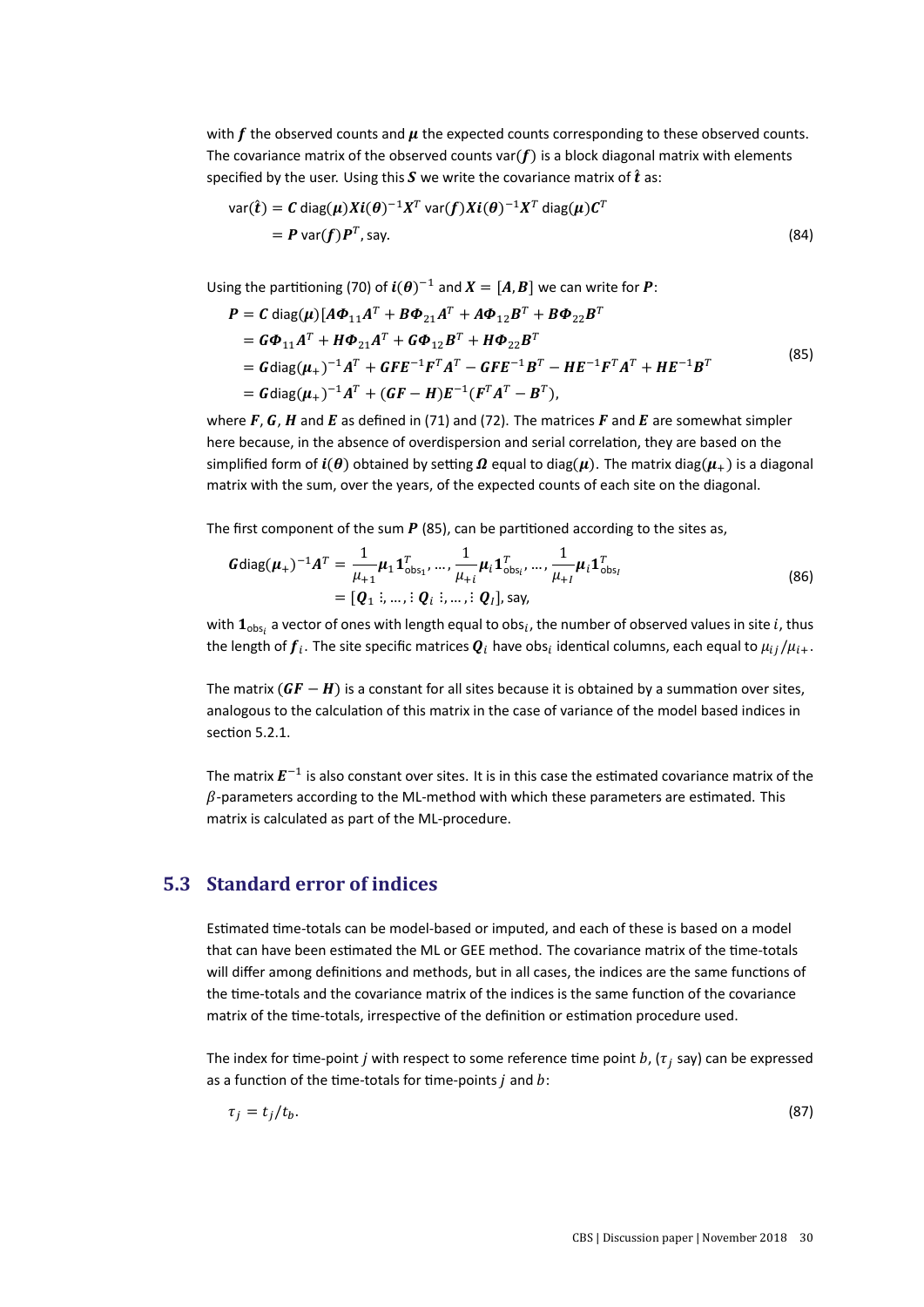To obtain the variances of the estimated indices as functions of the variances and covariance of the time-totals  $t_i$  and  $t_b$ , we apply the delta-method outlined in section 5.1. For this we need the vector with derivatives of  $\tau_i$  w.r.t.  $t_i$  and  $t_b$ , given by

$$
\boldsymbol{d} = \begin{pmatrix} -t_j t_b^{-2} \\ t_b^{-1} \end{pmatrix} \tag{88}
$$

The variance of an index  $\tau_i$  can now be obtained, by applying (66), as

$$
var(\tau_j) = \boldsymbol{d}^T \boldsymbol{V}_{t_b, t_j} \boldsymbol{d},\tag{89}
$$

with  $\boldsymbol{V}_{t_b,t_j}$  the covariance matrix of  $t_b$  and  $t_j$  corresponding to the definition of the totals (model-based or imputed) and estimation method used.

Note that the index for time-point  $b$  (the base-time) is, by definition and for all data sets, equal to 1. So, for  $j = b$  we must have that var $(\tau_j) = 0$ . Indeed, by substituting  $t_b$  for  $t_j$  in (89) and setting var $(t_j) = \text{cov}(t_j, t_b) = \text{var}(t_b)$  we obtain zero for the r.h.s. of (89).

#### **5.3.1 Using multi-year reference periods for indexing**

Sometimes, interannual variability of observations is high, such that the computed index values are highly contingent on the counts in the base year. In these cases, it may be more robust to use a longer time period as reference instead of a single year. rtrim facilitates this extended indexing by allowing for multiple, say n, base years, say  $b_1, ..., b_n$  In this case, the expression (87) for  $\tau_i$  changes to

$$
\tau_j = t_j / t_b \tag{90}
$$

where  $\bar{t}_b = (t_{b_1} + ... + t_{b_n})/n$  is the average time total for the base years.

The partial derivatives of  $\tau_i$  are now given by the vector of length  $n + 1$ 

$$
\boldsymbol{d} = \begin{pmatrix} -nt_j (\sum_n t_{b_i})^{-2} \\ \vdots \\ -nt_j (\sum_n t_{b_i})^{-2} \\ n(\sum_n t_{b_i})^{-1} \end{pmatrix}
$$
(91)

where the repeated elements make up the first  $n$  elements of  $d$ . Note that (87) and (88) are special cases of (90) and (91).

### **5.4 Standard error of overall slope**

In section 2.5 we defined as a summary measure for the overall trend the slope of the regression line, estimated by ols, through the estimated log time-totals (model (15)). For this model (see, (16))

$$
\hat{\boldsymbol{\beta}} = (\alpha, \beta_+)^T = (\boldsymbol{X}^T \boldsymbol{X})^{-1} \boldsymbol{X}^T \boldsymbol{y},
$$

with **y** the vector with as elements the log-expected total counts,  $\ln \mu_{+i}$ . The covariance matrix of  $\hat{\pmb{\beta}}$  is a function of the covariance matrix  $\pmb{V}(\pmb{y})$  of  $\pmb{y}$  and is given by

$$
V(\hat{\beta}) = (X^T X)^{-1} X^T V(y) X (X^T X)^{-1},
$$
\n(92)

and the variance of the estimated overall slope parameter  $\hat{\beta}_{+}$  is the lower right element of this matrix.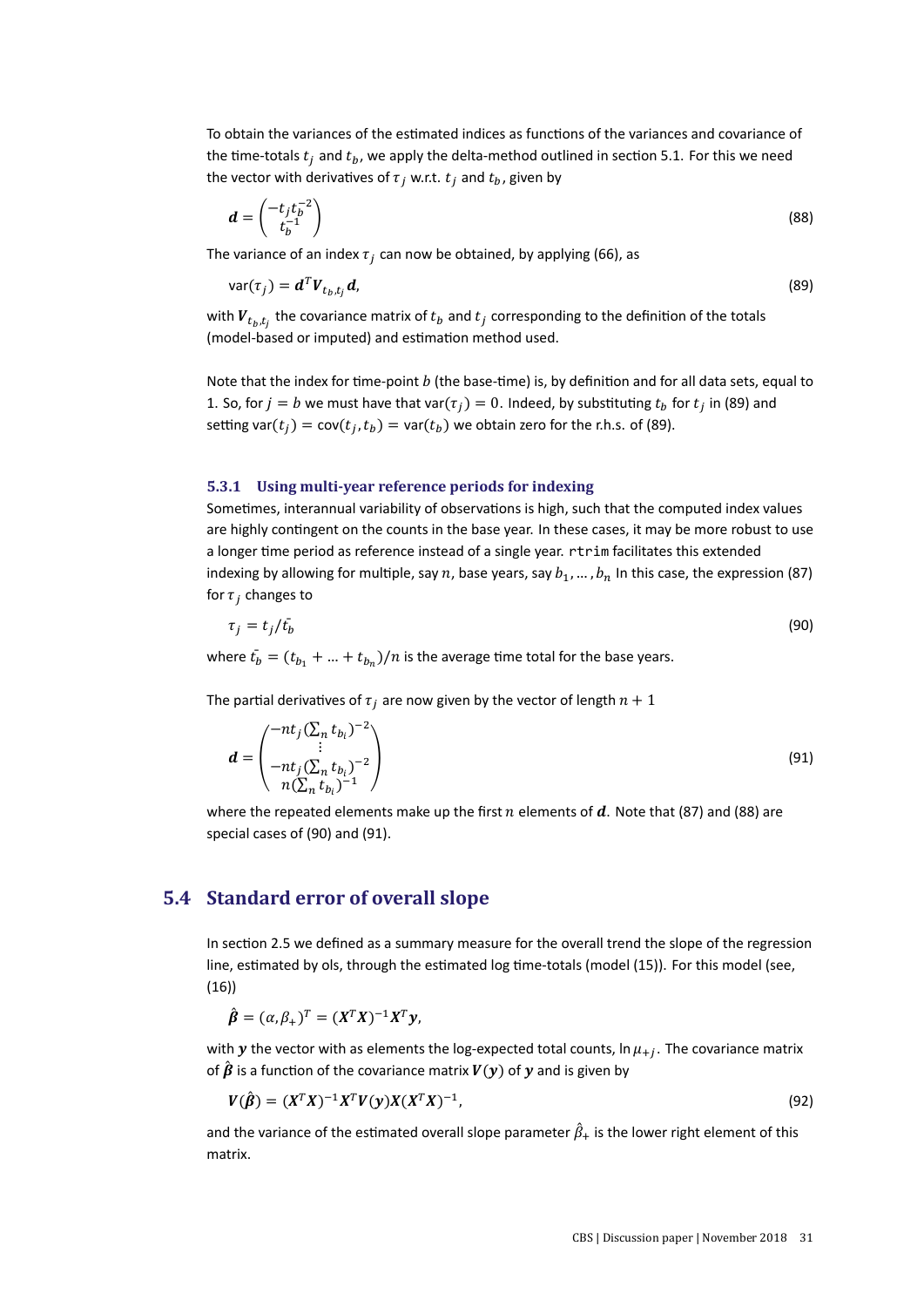The covariance matrix  $V(y)$  in (92) will depend on the model used and the specification of the covarance matrix of the observed counts, e.g., the settings of the options for serial correlation and overdispersion.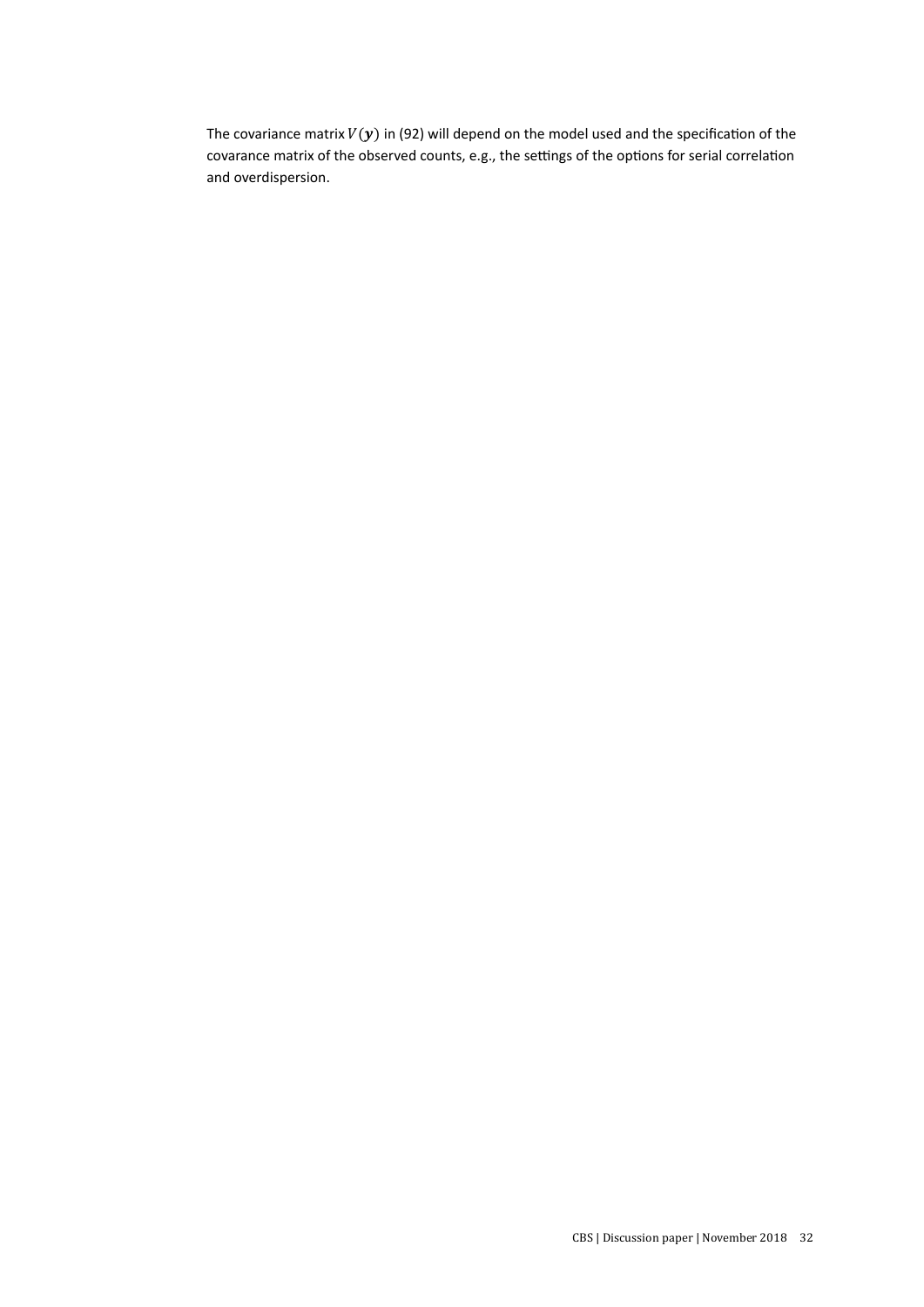## **References**

Amemiya, T, 1985, *Advanced Econometrics*, Blackwell, London.

AgresƟ, A., 1990, *Categorical Data Analysis*, Wiley, New York.

- Bogaart, P. W., M. van der Loo, and J. Pannekoek, 2016. *rtrim: Trends and Indices for Monitoring Data*, R package version 1.0.1 https://CRAN.R-project.org/package=rtrim
- ter Braak, C.J.F., A.J. van Strien, R. Meijer, and T.J. Verstrael, 1994, *Analysis of monitoring data with many missing values: which method?* In: *Proceedings Bird Numbers 1992*.
- Cox, D.R. and D.V. Hinkley, 1974, *Theoretical Statistics*, Chapman and Hall, London).
- Fienberg, S.E., 1977, *The analysis of cross-classified categorical data*, MIT press (Cambridge, Massachusetts).
- Harville, D. A., 1997, *Matrix Algebra from a Statistician's Perspective*, Springer-Verlag, New York.
- Liang, K. Y. and S. L. Zeger, 1986, Longitudinal data analysis using generalized linear models, *Biometrika*, 73, 13–22.
- McCullagh, P. and J. A. Nelder, 1989, *Generalized Linear Models, 2nd edition*, Chapman and Hall, London.
- Rao, C. R., 1973, *Linear Statistical Inference and Its Applications, Second edition*, Wiley, New York.
- Royall, R. M., 1986, Model robust confidence intervals using maximum likelihood estimators. *InternaƟonal StaƟsƟcal Review*, *54*, 221–226.
- Särndal, C.-E., B. Swensson and J. Wretman, 1992, *Model Assisted Survey Sampling*, Springer-Verlag, New York.
- van Strien, A.J., J. Pannekoek, E.J.M. Hagemeijer and T.J. Verstraal, 1995, A loglinear Poisson regression method to analyze bird monitoring data, *Paper presented at: Bird Numbers Conference 1995.*
- Thomas, L. 1996, Monitoring long-term population change: why are there so many analysis methods?, *Ecology*.
- Underhill, L. G. and R. P. Prŷs-Jones, 1994, Index numbers for waterbird populations. I. Review and methodology, *Journal of Applied Ecology*, *31*, 463–480.
- Weinreich, J.A. and J.H. Oude Voshaar, 1992, Population trends of bats hibernating in marl caves in the Netherlands (1943–1987), *MyoƟs*, *30*, 75–84.
- White, H., 1980, A heteroscedsticity-consistent covariance matrix estimator and a direct test for heteroscedasƟcity, *Econometrica*, *41*, 733–750.
- Zeger, S. L. and K. Y. Liang, 1986, Longitudinal data analysis for discrete and continuous outcomes, *Biometrics*, 42, 121-130.